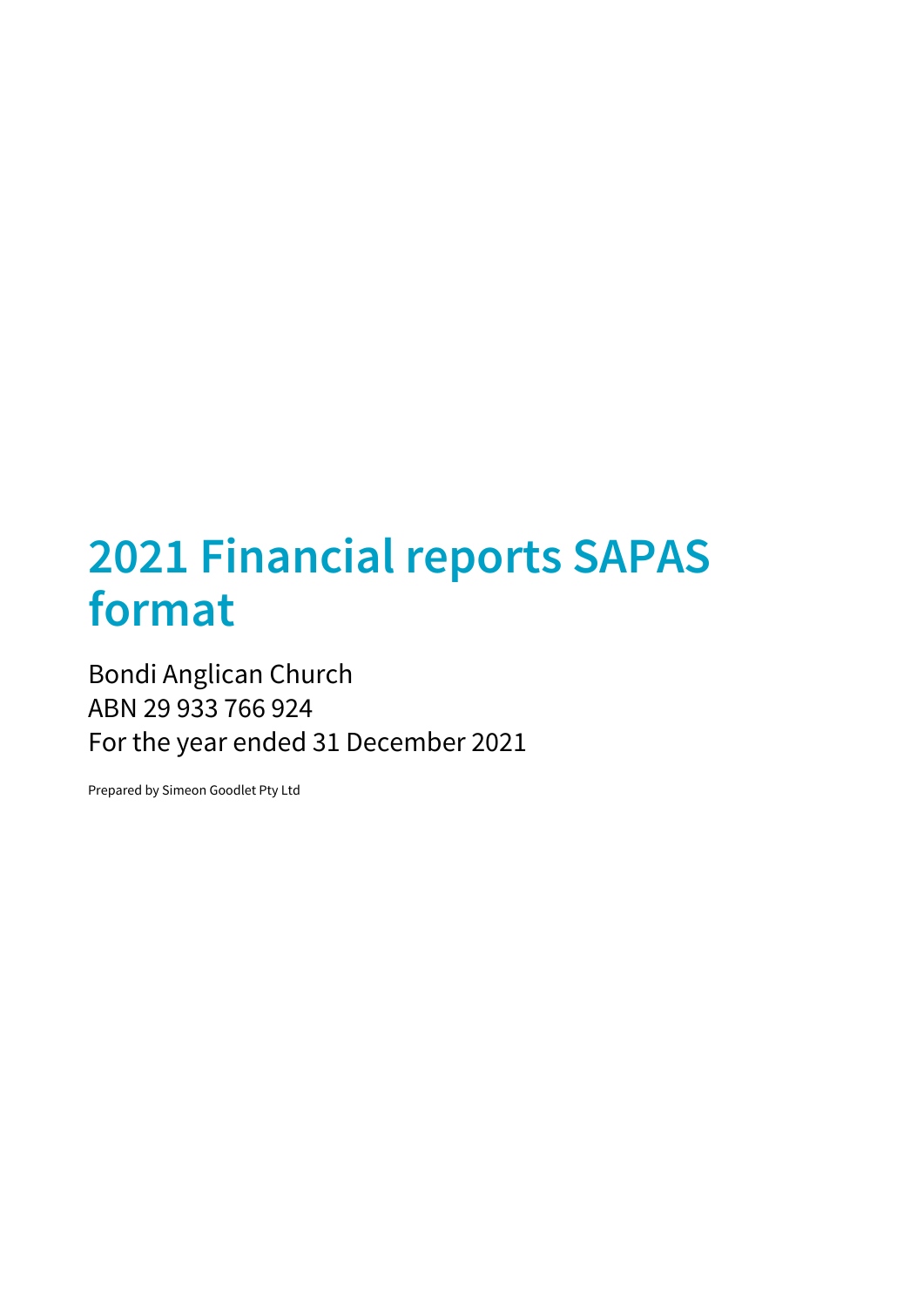## **Contents**

- Auditor's Report
- Wardens' and Treasurer's Report
- Warden's Declaration
- Statement of Comprehensive Income
- Statement of Financial Position
- Notes to the Financial Statements
- Net Operating Receipts
- Property Receipts Levy
- **7** Statement of Insurance Policies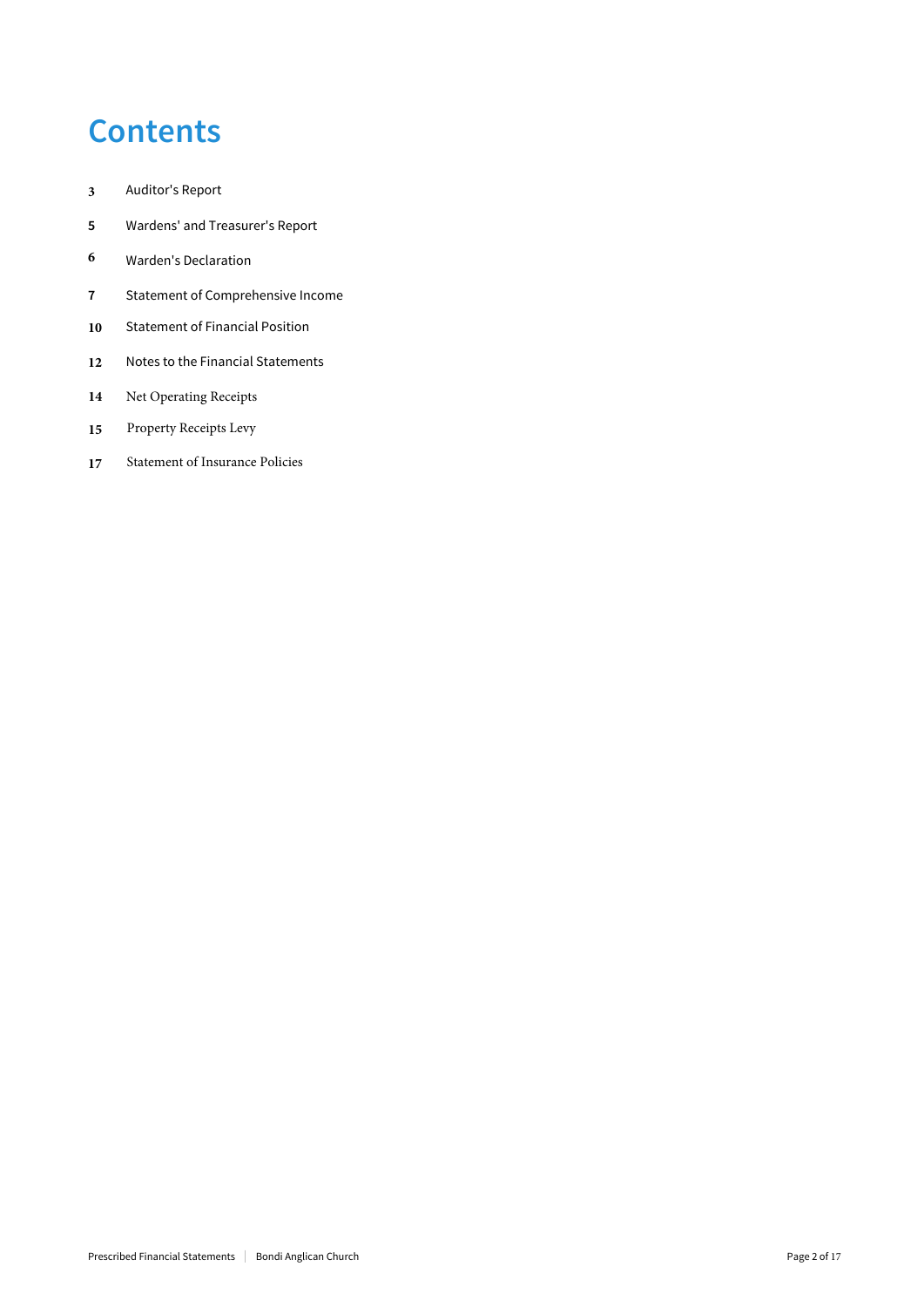## **Auditor's Report**



## **Bondi Anglican Church For the year ended 31 December 2021**

### **Independent Auditors Report to the Parishioners**

We have audited the financial statements, being a special purpose financial report of Anglican Parish of Bondi and Waverley for the year ended 31 December 2021.

In our opinion, the accompanying financial report of Anglican Parish of Bondi and Waverley gives a true and fair view of the financial position of Anglican Parish of Bondi and Waverley as at 31 December 2021 and of its financial performance for the year then ended in accordance with the accounting policies described in the notes to the financial statements and the requirements of the Parish Administration Ordinance 2008.

### **Basis of Opinion**

We have conducted our audit in accordance with Australian Auditing Standards. Our responsibilities under those standards are further described in the *Auditor's Responsibilities for the Audit of the Financial Report* section of our report. We are independent of the parish in accordance with the ethical requirements of the Accounting Professional and Ethical Standards Board's APES 110: *Code of Ethics for Professional Accountants* (the Code) that are relevant to our audit of the financial report in Australia. We have also fulfilled our other ethical responsibilities in accordance with the Code.

We believe that the audit evidence we have obtained is sufficient and appropriate to provide a basis for our opinion.

### **Emphasis of Matter - Basis of Accounting**

Without modifying our opinion we draw attention to note 1 to the financial report which describes the basis of accounting. The financial report has been prepared for the purpose of fulfilling the wardens' financial reporting responsibilities under the provisions of the Parish Administration Ordinance 2008. As a result the financial report may not be suitable for another purpose.

### **Responsibilities of the Wardens for the Annual Financial Report**

The wardens are responsible for the preparation of the financial report that gives a true and fair view,and have determined that the basis of preparation described in Note 1 to the financial report is appropriate to meet the requirements of the Parish Administration Ordinance 2008 and is appropriate to meet the needs of the members. The wardens' responsibility also includes such internal control as they determine is necessary to enable the preparation of a financial report that gives a true and fair view and is free from material misstatement,whether due to fraud or error.

In preparing the financial report, the wardens are responsible for assessing the parish's ability to continue as a going concern, disclosing, as applicable, matters relating to going concern and using the going concern basis of accounting unless the wardens either intend to liquidate the parish or to cease operations, or has no realistic alternative but to do so.

### **Auditor's Responsibilities for the Audit of the Financial Report**

Our objectives are to obtain reasonable assurance about whether the financial report as a whole is free from material misstatement, whether due to fraud or error, and to issue an auditor's report that includes our opinion. Reasonable assurance is a high level of assurance, but is not a guarantee that an audit conducted in accordance with the Australian Auditing Standards will always detect a material misstatement when it exists. Misstatements can arise from fraud or error and are considered material if, individually or in the aggregate, they could reasonably be expected to influence the economic decisions of users taken on the basis of this financial report.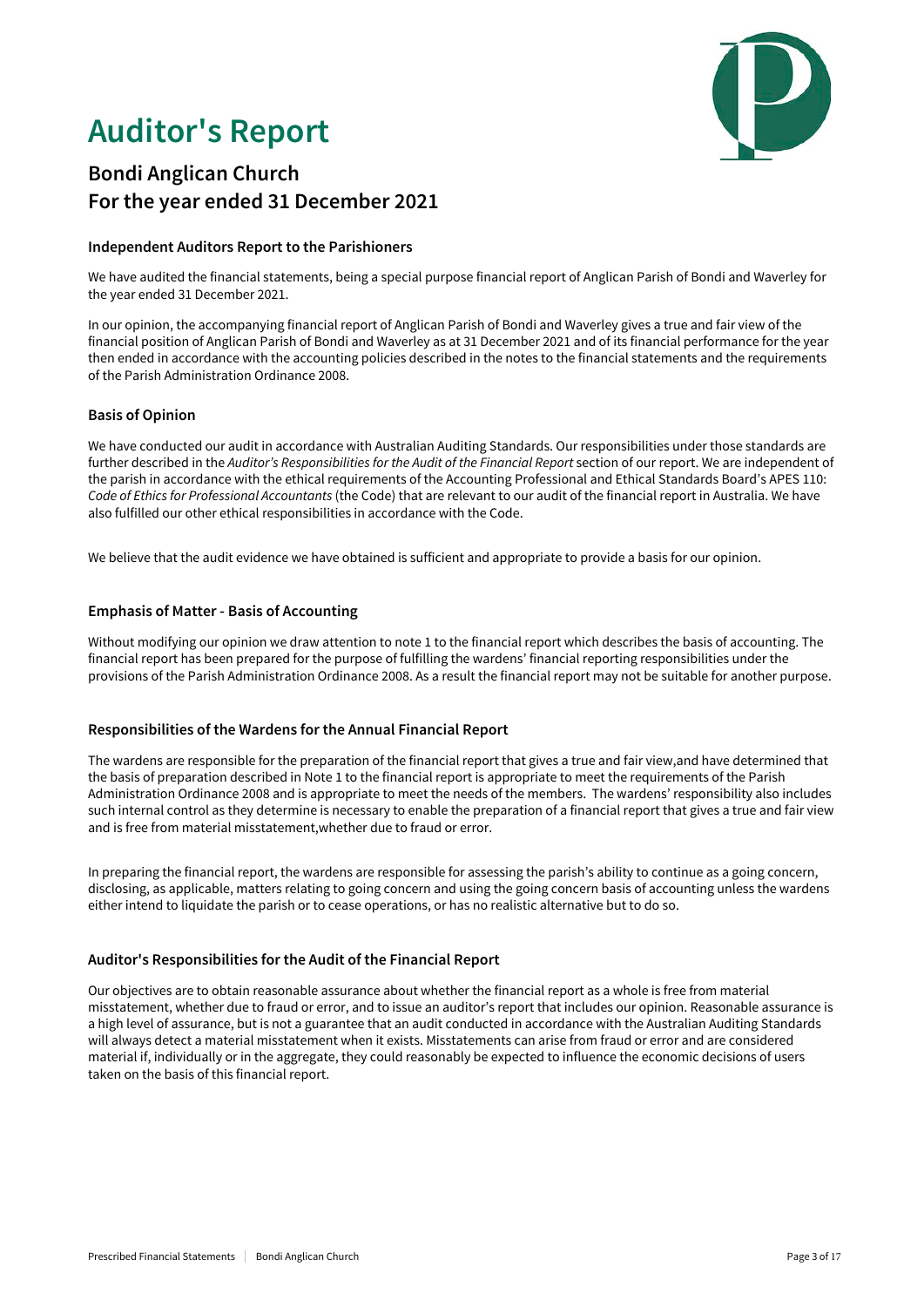

As part of an audit in accordance with the Australian Auditing Standards, we exercise professional judgement and maintain professional scepticism throughout the audit. We also:

- Identify and assess the risks of material misstatement of the financial report, whether due to fraud or error, design and perform audit procedures responsive to those risks, and obtain audit evidence that is sufficient and appropriate to provide a basis for our opinion. The risk of not detecting a material misstatement resulting from fraud is higher than for one resulting from error, as fraud may involve collusion, forgery, intentional omissions, misrepresentations, or the override of internal control.
- Obtain an understanding of internal control relevant to the audit in order to design audit procedures that are appropriate in the circumstances, but not for the purpose of expressing an opinion on the effectiveness of the parish's internal control.
- Evaluate the appropriateness of accounting policies used and the reasonableness of accounting estimates and related disclosures made by the wardens.
- Conclude on the appropriateness of the warden's use of the going concern basis of accounting and, based on the audit evidence obtained, whether a material uncertainty exists related to events or conditions that may cast significant doubt on the parish's ability to continue as a going concern. If we conclude that a material uncertainty exists, we are required to draw attention in our auditor's report to the related disclosures in the financial report or, if such disclosures are inadequate, to modify our opinion. Our conclusions are based on the audit evidence obtained up to the date of our auditor's report. However, future events or conditions may cause the parish to cease to continue as a going concern.
- Evaluate the overall presentation, structure and content of the financial report, including the disclosures, and whether the financial report represents the underlying transactions and events in a manner that achieves fair presentation.
- Receipts of offertories, donations and other sundry items as shown in the financial statements have been extracted from the parish's books of account. While certain controls over the handling and banking of cash receipts are in place, the scope of our audit does not include accounting for receipts prior to their initial recording in the parish's books and records.

We communicate with the wardens regarding, among other matters, the planned scope and timing of the audit and significant audit findings, including any significant deficiencies in internal control that we identify during our audit.

We are satisfied that the Declaration of Net Operating Receipts has been accurately compiled from the Financial Statements of the Parish and conforms with the requirements of the *Cost Recoveries Framework Ordinance 2008.*

PASCOE & CO

JOHN PASCOE Director 16 February 2022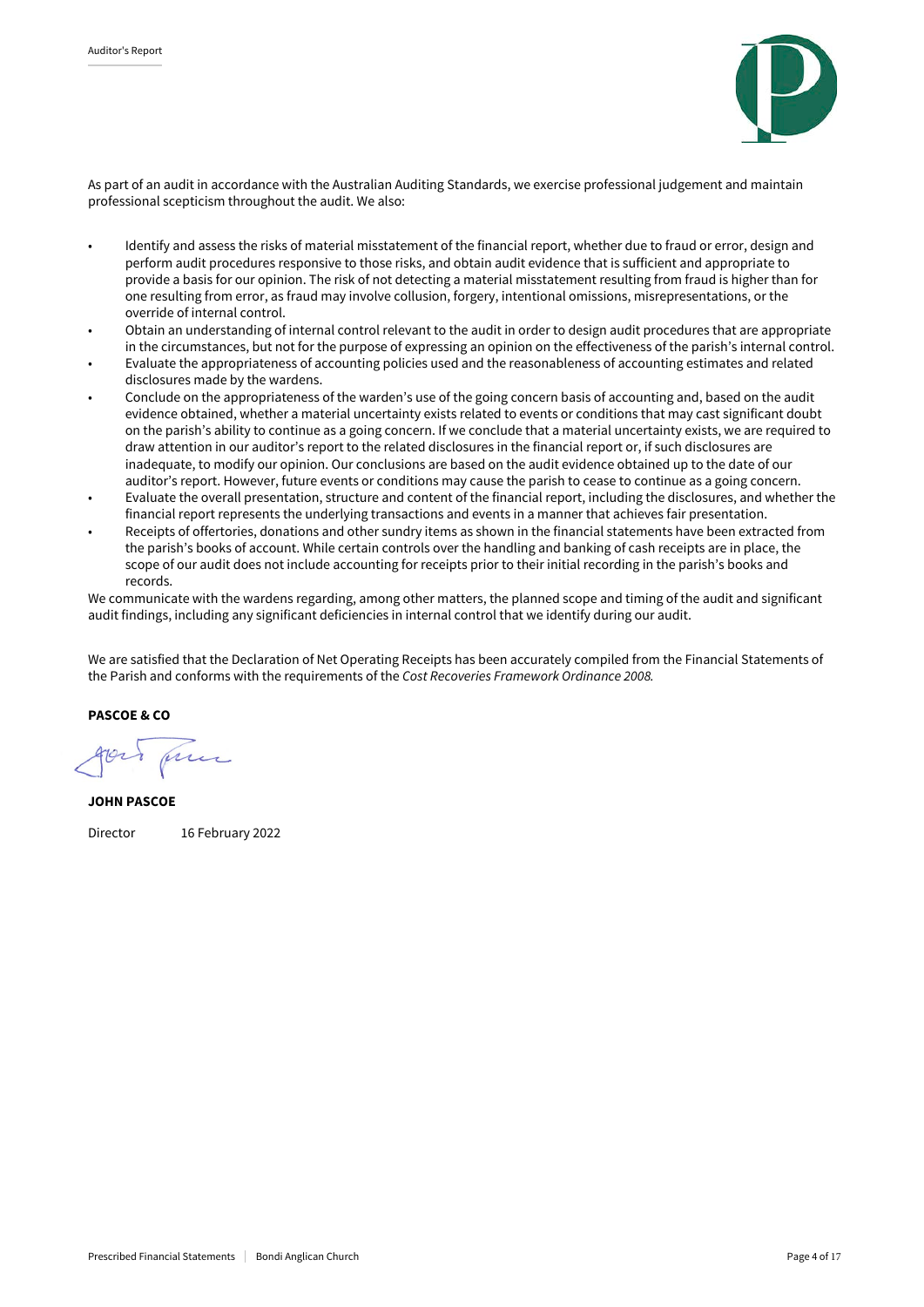## **Wardens' and Treasurer's Report**

## **Bondi Anglican Church For the year ended 31 December 2021**

In our opinion, the financial statements of the *Anglican Parish of Bondi and Waverley* for the year ended 31 December 2021 have been:

• properly drawn up so as to give a true and fair view of the receipts and payments during the year and the assets and liabilities at the end of the year, and

• comply with the provisions of the Parish Administration Ordinance 2008.

In our opinion the Property Income Worksheet has been prepared in accordance with the provisions of the *Property Receipts Levy Ordinance 2018.*

Emma Mulquiney  $\frac{EM}{F_{\text{F}}(R)}$ 

Warden's Name Signature and Signature and Signature Signature

James Peters (Feb 2002 15:08 GMT+11) s Peters (Feb 2022 15:08 GMT+11) s Peters Peters Peters (Feb 2013 15:08 GMT+11) s Peters (Feb 2014 15:08 GMT+11) s Peters (Feb 2014 15:08 GMT+11) s Peters (Feb 2014 15:08 GMT+11) s Pete

Warden's Name Signature

Victor Ghitescu

Warden's Name Signature

SIMEON GOODLET

Treasurer's Name **Signature Signature Signature** 

 $\mathcal{L}$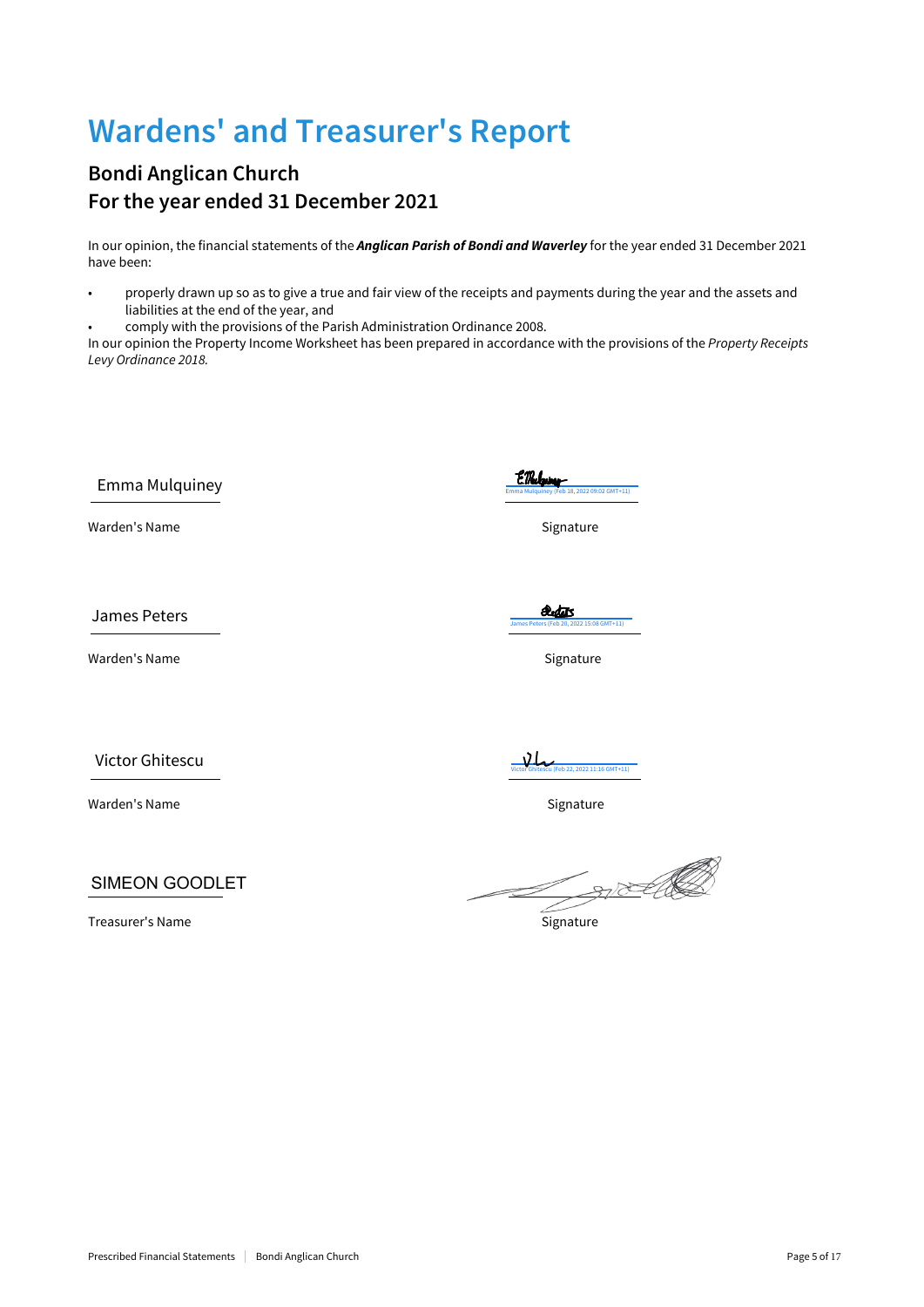## **Warden's Declaration**

## **Bondi Anglican Church For the year ended 31 December 2021**

### **In relation to obligations under the ACNC**

| Parish Name | Bondi Anglican Church |
|-------------|-----------------------|
| <b>ABN</b>  | 29 933 766 924        |

| Is the above ABN/entity the main or only entity used by the parish?                                                                                                                                                                                                                                                                                                                                                                                                                                                                                                                                                                                                                                                                                                                 |  |
|-------------------------------------------------------------------------------------------------------------------------------------------------------------------------------------------------------------------------------------------------------------------------------------------------------------------------------------------------------------------------------------------------------------------------------------------------------------------------------------------------------------------------------------------------------------------------------------------------------------------------------------------------------------------------------------------------------------------------------------------------------------------------------------|--|
| Has the parish complied with all notification and reporting obligations to the ACNC in respect of the above entity,<br>and any other registered entities controlled by the parish?<br>ACNC obligations include:                                                                                                                                                                                                                                                                                                                                                                                                                                                                                                                                                                     |  |
| promptly (within 60 days, or 28 days if revenue > \$250k) notifying any change in the membership of your parish<br>council, the legal name of your parish or the address or contact person details for your parish<br>Lodging the Annual Information Statement each year before the following 30 June                                                                                                                                                                                                                                                                                                                                                                                                                                                                               |  |
| Is the main or only parish entity entitled to remain a Basic Religious Charity (BRC)?<br>BRCs are exempt from certain requirements under the ACNC legislation, including mandatory governance standards,<br>requirement to prepare and lodge audited/reviewed annual financial reports and a requirement to include financial<br>information in Annual Information Statements.<br>Factors that will disqualify your parish from being a BRC include: if the main parish entity is endorsed to operate a<br>Deductible Gift Recipient (DGR) fund or funds and the aggregate DGR fund revenue in the current year is more than<br>\$250k; or if the main parish entity received Commonwealth or State Government grants and then annual total of such<br>grants was more than \$100k. |  |

Warden's name: Emma Mulquiney<br>Warden's name: <u>Call Allen Australian Communiculus (Feb 18, 2022 09:02 GMT+11)</u>

Warden's name: <u>Sames Peters</u> et al. The Signature: Signature: **Sames Peters** (Feb 20, 2022 15:08 GMT+11)

Warden's name: <u>Victor Ghitescu</u> ([Victor Ghitescu \(Feb 22, 2022 11:16 GMT+11\)](https://secure.au1.echosign.com/verifier?tx=CBJCHBCAABAAHNhaPI85jkBr7dJh7ui-S12K2P-Rmn5V)

| سمللا                                                      |
|------------------------------------------------------------|
| C. The Advised Victor Ghitascu (Feb 22, 2022 11:16 GMT+11) |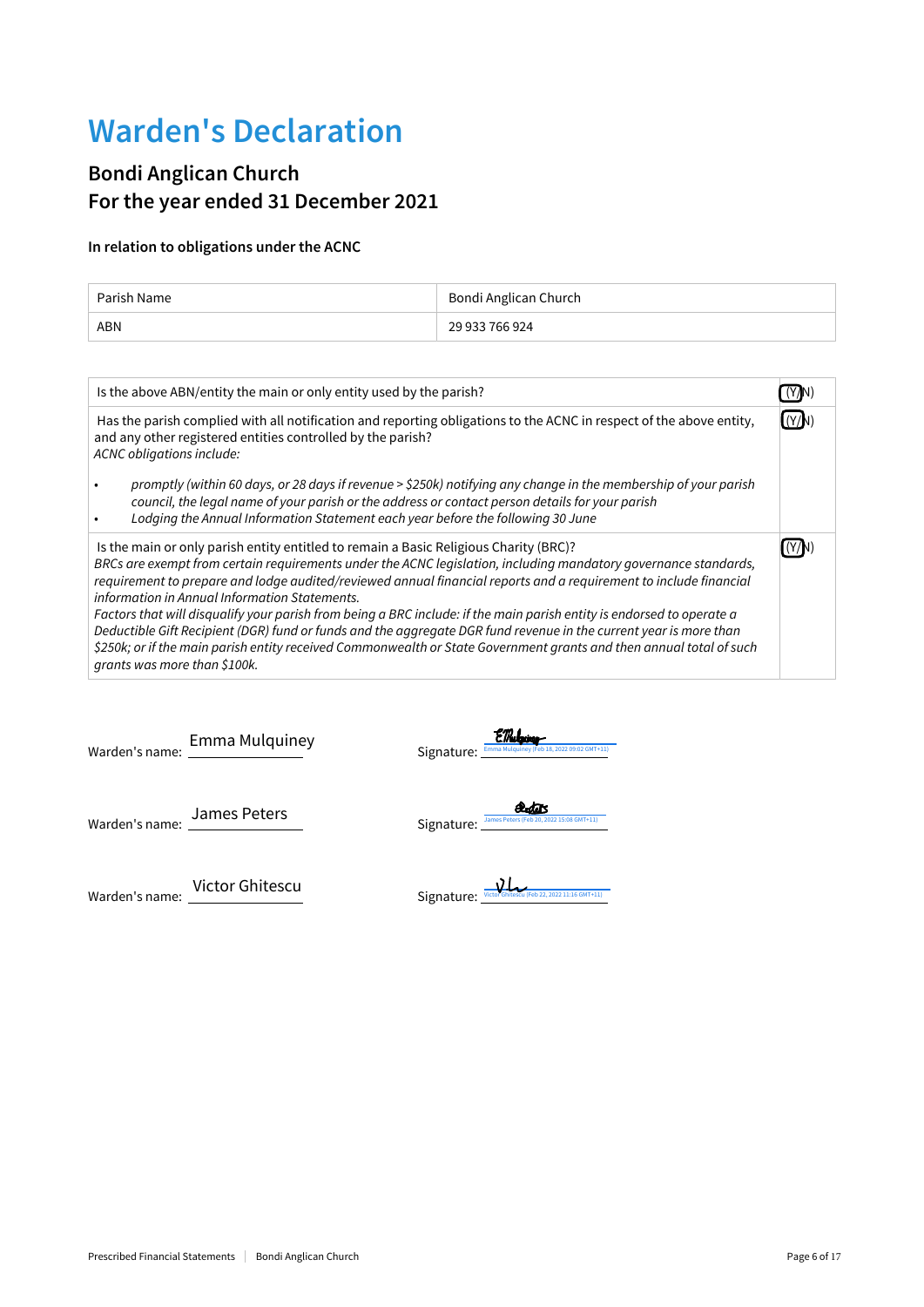## **STATEMENT OF COMPREHENSIVE INCOME**

## **Bondi Anglican Church For the year ended 31 December 2021**

|                                                                     | <b>ACTUAL 2020 \$</b> | <b>ACTUAL 2021 \$</b> | <b>BUDGET 2022 \$</b> |
|---------------------------------------------------------------------|-----------------------|-----------------------|-----------------------|
| <b>REVENUE</b>                                                      |                       |                       |                       |
| Offertories & Donations 4-1000                                      |                       |                       |                       |
| Congregation offerings 4-1100                                       | 121,869               | 108,051               | 133,428               |
| Donations for the parish (excluding donations for buildings) 4-1200 | 19,279                | 12,750                | 5,112                 |
| Exempt gifts specifically designated for buildings # E 4-1300       |                       | 52,735                | 68,748                |
| Other gifts for buildings (eg. maintenance) 4-1400                  | 1,000                 |                       | 9,252                 |
| Total Offertories & Donations 4-1000                                | 142,148               | 173,536               | 216,540               |
| COVID-19 financial support 4-2000                                   |                       |                       |                       |
| Cash Flow Boost                                                     | 27,742                |                       |                       |
| Jobkeeper Payments                                                  | 95,400                | 13,050                |                       |
| Total COVID-19 financial support 4-2000                             | 123,142               | 13,050                |                       |
| <b>Grants 4-4000</b>                                                |                       |                       |                       |
| Commonwealth or State Government agencies E 4-4400                  | 2,955                 | 50,000                | 80,000                |
| Total Grants 4-4000                                                 | 2,955                 | 50,000                | 80,000                |
| Property Income 4-3000                                              |                       |                       |                       |
| Lease rental from commercial property Ei 4-3100                     | 114,889               | 166,313               | 205,326               |
| Lease rental from ministry residences 4-3150                        |                       |                       | 38,136                |
| Licence fees 4-3200                                                 | 289,645               | 258,747               | 257,268               |
| Casual booking fees 4-3300                                          |                       | 1,638                 | 2,400                 |
| Sale of Columbarium Niches                                          | 13,500                | 6,518                 | 16,380                |
| Total Property Income 4-3000                                        | 418,035               | 433,217               | 519,510               |
| Finance Income 4-5000                                               |                       |                       |                       |
| Bank Interest 4-5100                                                | 130                   | $\blacksquare$        | 168                   |
| Investment Income 4-5200                                            | 14                    | 5                     | 120                   |
| ACPT Client Fund Income (interest/distribution) 4-5300              | 23                    |                       | 180                   |
| Total Finance Income 4-5000                                         | 167                   | 5                     | 468                   |
| Income from trading activities 4-7000                               |                       |                       |                       |
| Ministry Events - gross receipts Ei 4-7100                          | 22,170                | 19,574                | 31,920                |
| Parish Ministry activities 4-7300                                   | 18,749                | 13,896                | 26,076                |
| Total Income from trading activities 4-7000                         | 40,919                | 33,470                | 57,996                |
| Other income 4-6000                                                 |                       |                       |                       |
| Insurance claims received E 4-6100                                  | 8,307                 |                       |                       |
| Sundry receipts 4-6600                                              | 32,954                |                       |                       |
| Total Other income 4-6000                                           | 41,261                | $\overline{a}$        |                       |
| <b>Total REVENUE</b>                                                | 768,627               | 703,278               | 874,514               |
| <b>EXPENSES</b>                                                     |                       |                       |                       |
| Ministry Staffing 6-1000                                            |                       |                       |                       |
| Stipends & Salaries (taxable portion) 6-1100                        | 122,929               | 104,876               | 125,988               |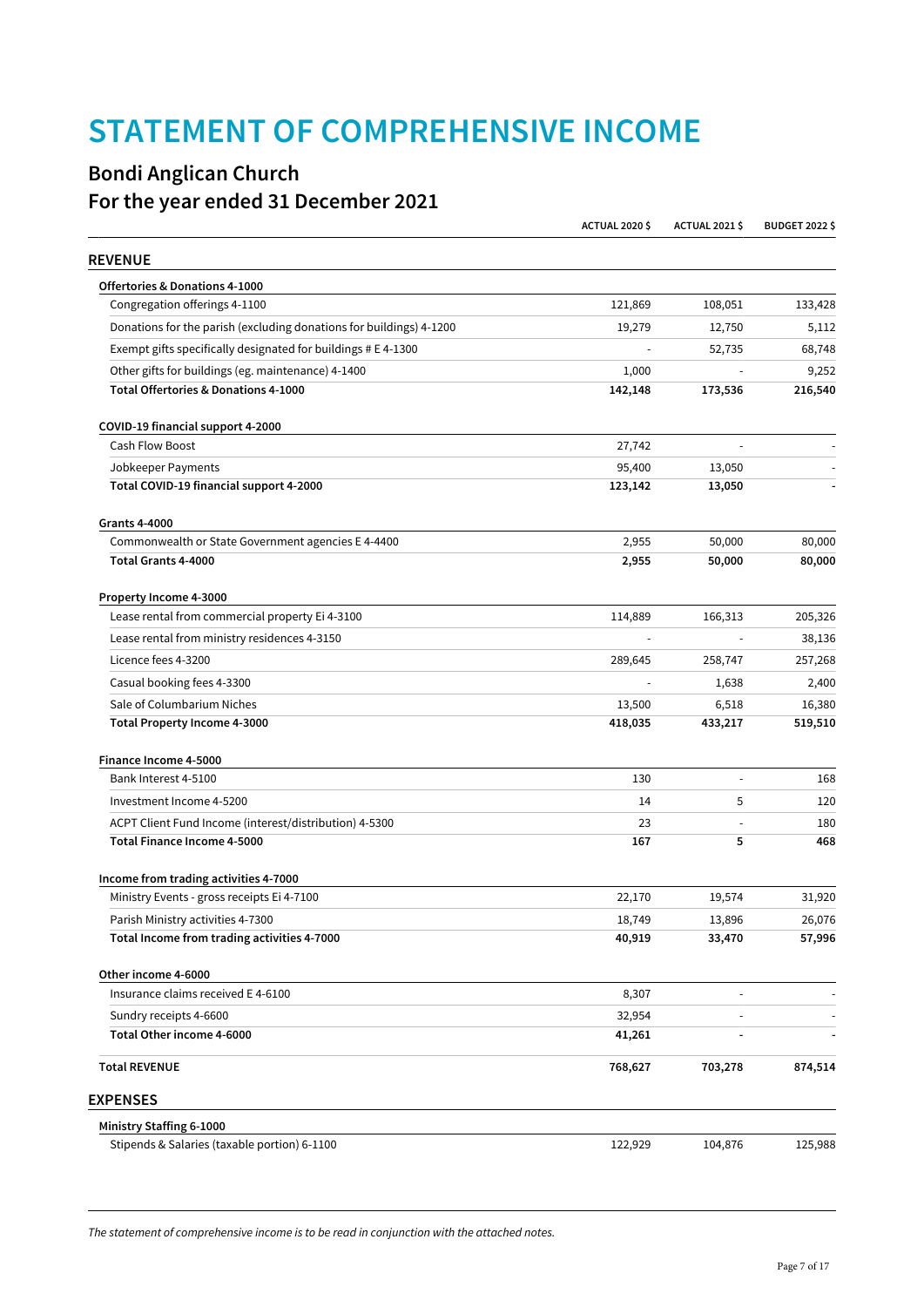|                                                                                  | <b>ACTUAL 2020 \$</b> | <b>ACTUAL 2021 \$</b> | <b>BUDGET 2022 \$</b> |
|----------------------------------------------------------------------------------|-----------------------|-----------------------|-----------------------|
|                                                                                  |                       |                       |                       |
| JOBKEEPER-TOPUP E                                                                | 20,700                |                       |                       |
| Staff Allowances & MEA entitlements 6-1150                                       | 148,118               | 128,811               | 195,444               |
| Ministry on-costs including superannuation (part of PCR charge) 6-1170           | 49,521                | 34,037                | 36,576                |
| Superannuation for Lay staff 6-1200                                              | 527                   | 5,583                 | 11,544                |
| Professional (ministry) development expenses 6-1300                              | 1,017                 | 935                   | 4,500                 |
| Total Ministry Staffing 6-1000                                                   | 342,813               | 274,241               | 374,052               |
| Parochial Network Costs 6-1990                                                   | 39,638                | 45,849                | 48,396                |
| Church Land Acquisition Levy 6-1995                                              |                       | 13,411                | 14,088                |
| Resources for Ministry 6-2000                                                    |                       |                       |                       |
| Ministry 6-2100                                                                  | 1,277                 | 1,824                 | 7,200                 |
| Church services 6-2200                                                           | 1,245                 | 1,313                 | 660                   |
| Total Resources for Ministry 6-2000                                              | 2,521                 | 3,137                 | 7,860                 |
| Parish Donations 6-2300                                                          |                       |                       |                       |
| To Christian organisations outside the parish from general parish funds D 6-2310 | 6,867                 | 9,841                 | 13,852                |
| Gifts & Testimonials 6-2340                                                      | 63                    | 549                   |                       |
| Poor Relief 6-2360                                                               |                       |                       | 1,200                 |
| <b>Total Parish Donations 6-2300</b>                                             | 6,930                 | 10,390                | 15,052                |
| Parish Administration 6-3000                                                     |                       |                       |                       |
| Office Expenses 6-3100                                                           | 9,916                 | 10,551                | 13,176                |
| Salaries and superannuation of administrative staff 6-3600                       | 68,056                | 66,043                | 69,421                |
| Consumables 6-4000                                                               |                       | 925                   | 1,200                 |
| Professional Services 6-5000                                                     | 21,433                | 21,359                | 21,353                |
| Advertising 6-5700                                                               | 2,217                 | 1,037                 | 1,764                 |
| Total Parish Administration 6-3000                                               | 101,622               | 99,915                | 106,914               |
| Expenses re Parish Property used for Ministry 6-6000                             |                       |                       |                       |
| Utilities (council rates, electricity, gas, water, etc) 6-6100                   | 17,669                | 19,741                | 20,368                |
| Repairs & Maintenance 6-6200                                                     | 62,750                | 68,348                | 45,752                |
| Improvement Projects (small amounts not capitalised) 6-6300                      | 18,186                | 62,736                | 6,000                 |
| Interest Paid 6-6400                                                             | 5,021                 | 5,576                 | 7,110                 |
| Minister/staff Moving Expenses                                                   | 5,025                 |                       |                       |
| Total Expenses re Parish Property used for Ministry 6-6000                       | 108,651               | 156,401               | 79,230                |
| Expenses Related to Licence Rental Income 6-6700                                 |                       |                       |                       |
| Repairs & Maintenance related to Licence income                                  | 65,523                | 27,668                | 7,104                 |
| Utilities related to Licence rental income                                       | 3,654                 | 2,389                 | 4,556                 |
| Total Expenses Related to Licence Rental Income 6-6700                           | 69,177                | 30,057                | 11,660                |
|                                                                                  |                       |                       |                       |
| Expenses re Parish Property Leased for Income Ee 6-7000                          |                       |                       |                       |
| Utilities (council rates, electricity, gas, water, etc) 6-7100                   | 17,469                | 30,849                | 27,793                |
| Repairs & Maintenance 6-7200                                                     | 3,256                 | 11,803                | 1,998                 |
| Total Expenses re Parish Property Leased for Income Ee 6-7000                    | 20,725                | 42,652                | 29,791                |
| Expenses related to trading/ministry activities 6-8000                           |                       |                       |                       |
| Ministry Events - supplies Ee 6-8100                                             | 4,617                 | 3,215                 | 8,592                 |

*The statement of comprehensive income is to be read in conjunction with the attached notes.*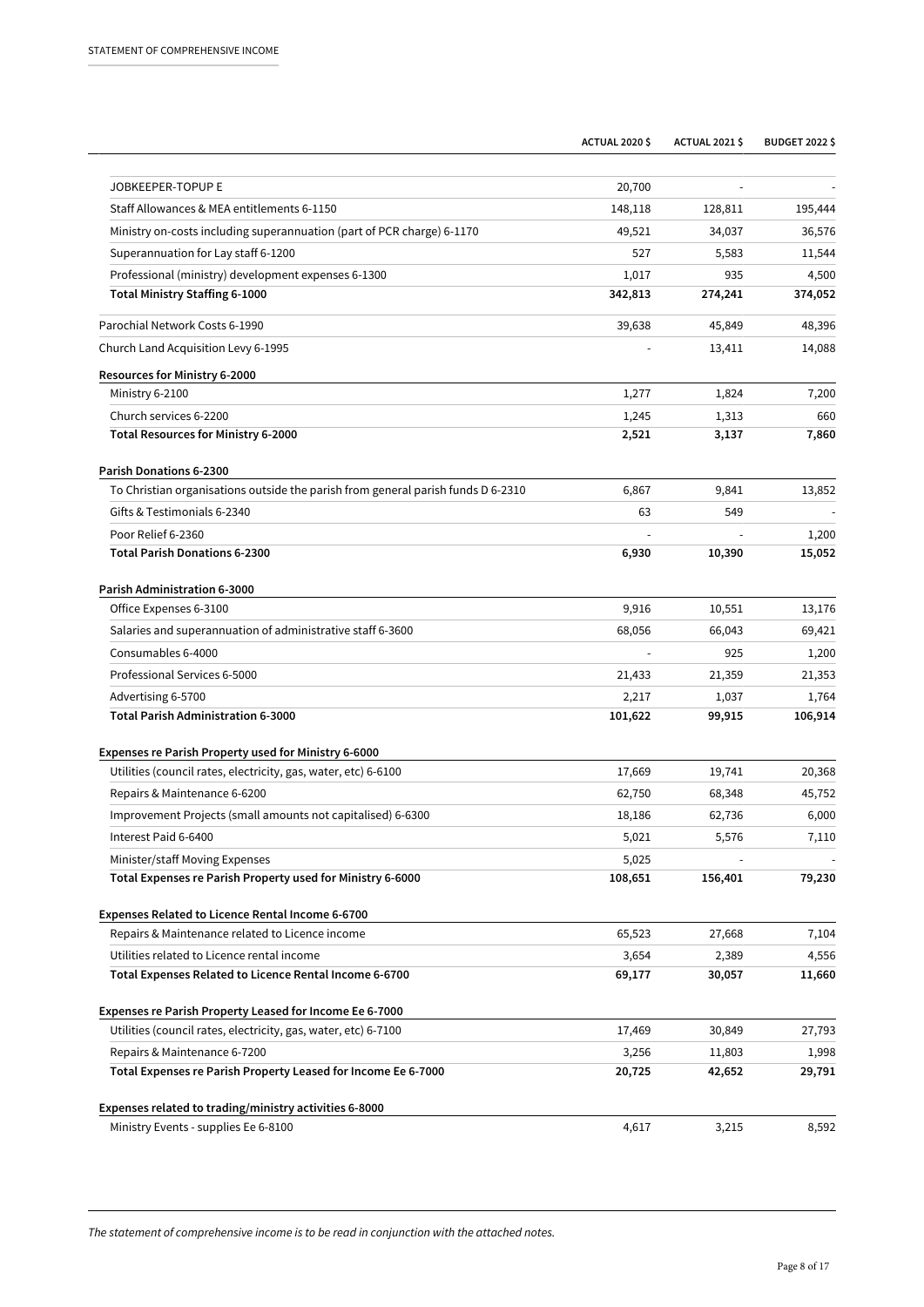|                                                              | <b>ACTUAL 2020 \$</b> | ACTUAL 2021 \$ | <b>BUDGET 2022 \$</b> |
|--------------------------------------------------------------|-----------------------|----------------|-----------------------|
| Parish Ministry activities 6-8300                            | 3.194                 | 3.196          | 6,480                 |
| Total Expenses related to trading/ministry activities 6-8000 | 7,811                 | 6.410          | 15,072                |
| <b>Total EXPENSES</b>                                        | 699,888               | 682,463        | 702,115               |
| NET SURPLUS/(DEFICIT) FOR THE YEAR                           | 68,739                | 20,815         | 172,399               |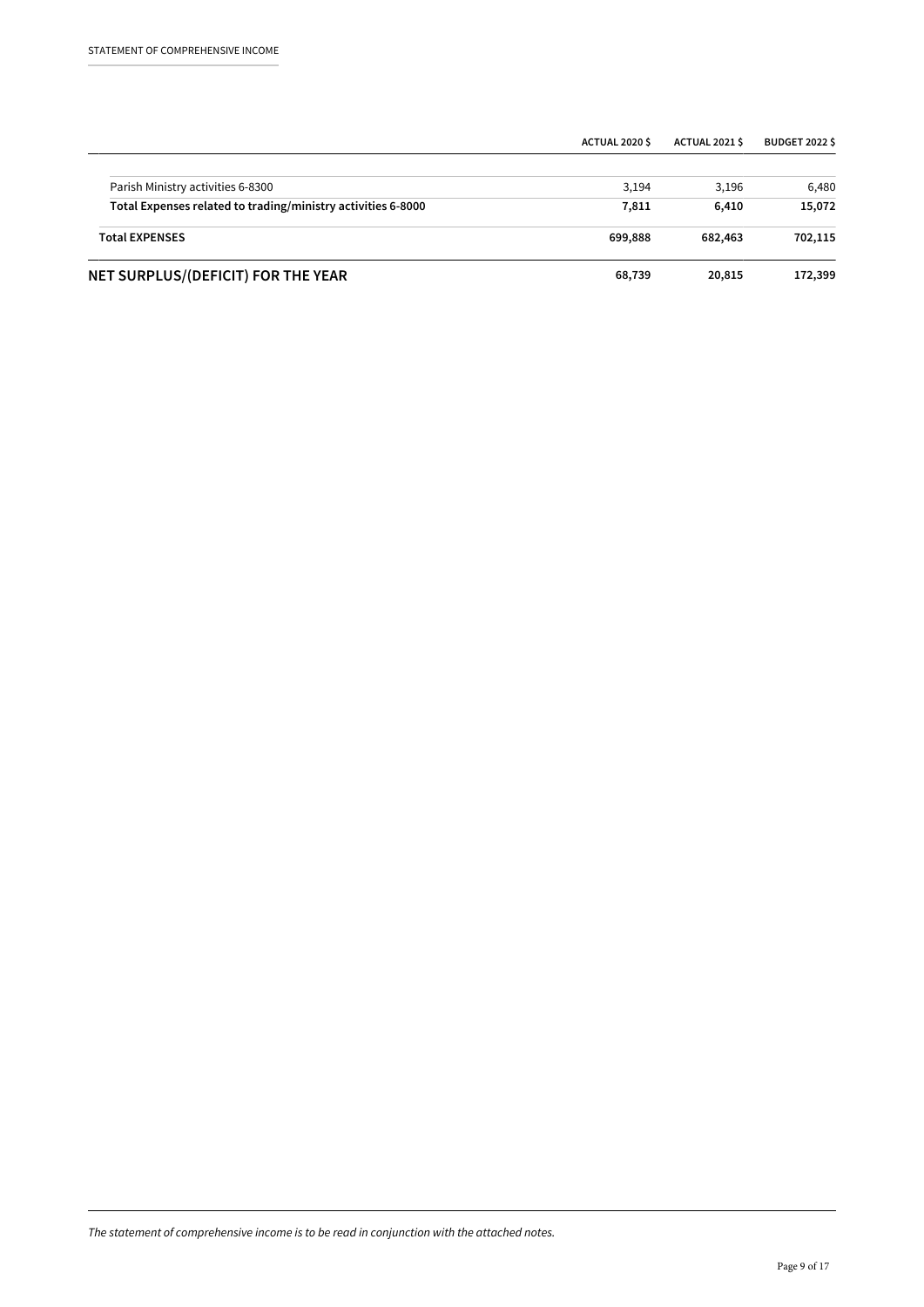## **STATEMENT OF FINANCIAL POSITION**

## **Bondi Anglican Church As at 31 December 2021**

|                                                                                     | 31 DEC 2020 | 31 DEC 2021 |
|-------------------------------------------------------------------------------------|-------------|-------------|
| <b>ASSETS</b>                                                                       |             |             |
| <b>Current Assets</b>                                                               |             |             |
| Cash assets 1-1000                                                                  |             |             |
| Bank Accounts 1-1100                                                                | 157,512     | 71,060      |
| Total Cash assets 1-1000                                                            | 157,512     | 71,060      |
| Trust accounts 1-1200                                                               |             | 29,110      |
| Debtors 1-1800                                                                      | 31,772      | 18,604      |
| Ministerial expense accounts (MDBA) 1-1900                                          | 2,523       | 4,670       |
| Investments 1-2100                                                                  |             |             |
| ACPT Client Fund (at fair 'market' value) 1-2130                                    | 19          | 50,019      |
| Total Investments 1-2100                                                            | 19          | 50,019      |
| <b>Total Current Assets</b>                                                         | 191,826     | 173,463     |
| <b>Non-Current Assets</b>                                                           |             |             |
| Land (Valuer General's UCV) 1-3100                                                  |             |             |
| Church 1-3110                                                                       | 17,960,000  | 18,650,000  |
| Rectory 1-3120                                                                      | 4,330,000   | 4,330,000   |
| Total Land (Valuer General's UCV) 1-3100                                            | 22,290,000  | 22,980,000  |
| Buildings (insurance replacement value) 1-3200                                      |             |             |
| Church 1-3210                                                                       | 9,232,370   | 9,509,334   |
| Rectory 1-3220                                                                      | 2,059,680   | 2,121,467   |
| Hall 1-3230                                                                         | 3,781,556   | 3,895,002   |
| Total Buildings (insurance replacement value) 1-3200                                | 15,073,606  | 15,525,803  |
| Building Contents, Furniture & Equipment (insurance replacement value) 1-3300       |             |             |
| Church 1-3310                                                                       | 2,995,527   | 3,085,392   |
| Rectory 1-3320                                                                      | 10,513      | 10,828      |
| Hall 1-3330                                                                         | 81,906      | 84,365      |
| Total Building Contents, Furniture & Equipment (insurance replacement value) 1-3300 | 3,087,946   | 3,180,585   |
| Other non-current assets 1-4000                                                     |             |             |
| Masterplan Project                                                                  | 135,525     | 135,525     |
| Total Other non-current assets 1-4000                                               | 135,525     | 135,525     |
| <b>Total Non-Current Assets</b>                                                     | 40,587,077  | 41,821,913  |
| <b>Total ASSETS</b>                                                                 | 40,778,904  | 41,995,377  |
| <b>LIABILITIES</b>                                                                  |             |             |
| <b>Current Liabilities</b>                                                          |             |             |
| Funds held for on-payment                                                           |             |             |
| Missions 2-1400                                                                     | 1,170       | 50          |
| Total Funds held for on-payment                                                     | 1,170       | 50          |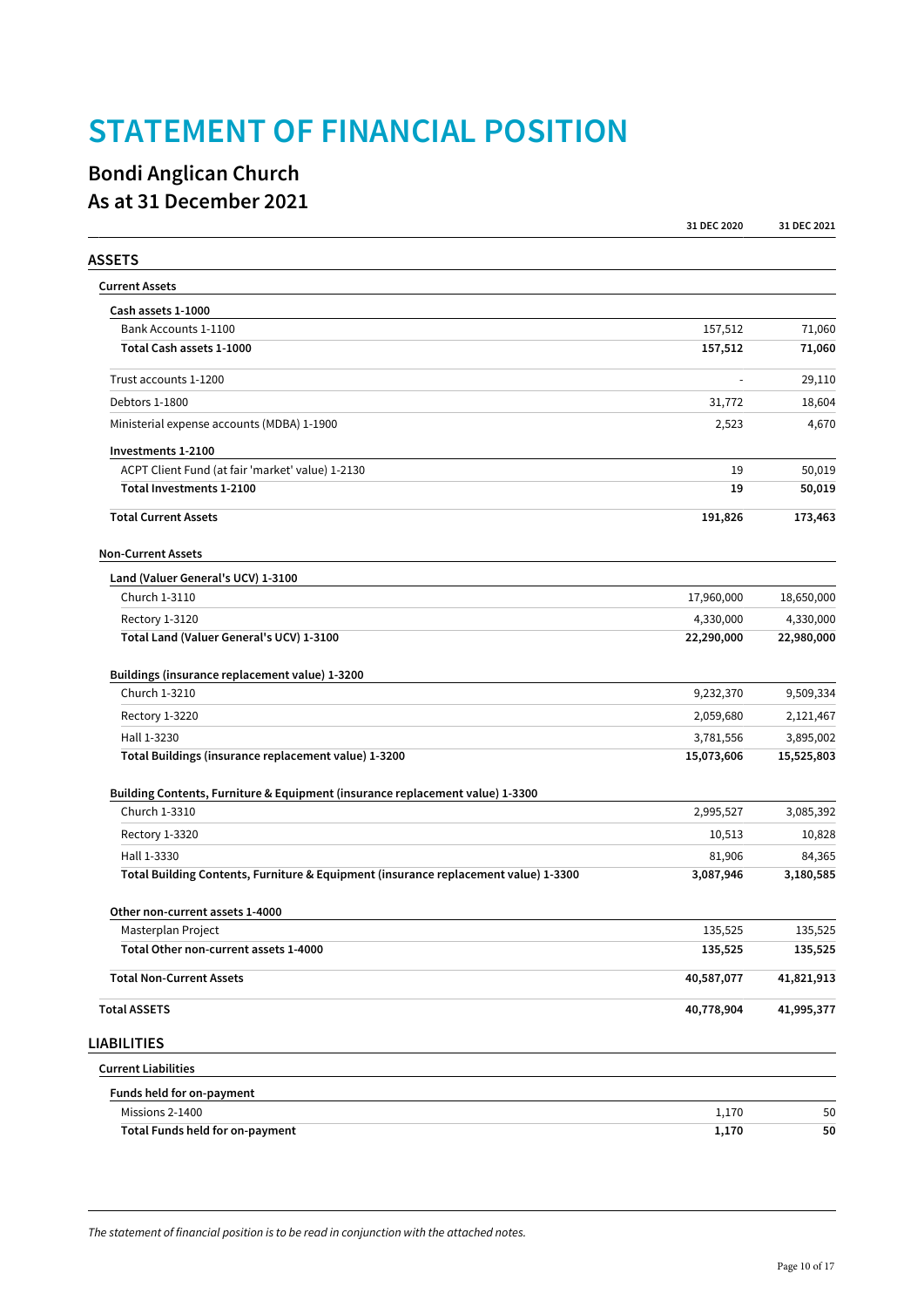|                                                                               | 31 DEC 2020 | 31 DEC 2021 |
|-------------------------------------------------------------------------------|-------------|-------------|
| Payables 2-1100                                                               |             |             |
| Creditors 2-1110                                                              | 18,492      | 6,102       |
| Accruals 2-1150                                                               | 41,952      | 33,166      |
| Employee liabilities 2-1200                                                   | 13,272      | 21,017      |
| <b>Total Payables 2-1100</b>                                                  | 73,716      | 60,286      |
| Taxes Summary (net GST payable & PAYG withheld less input tax credits) 2-1300 | 16,843      | 15,198      |
| Owed to Ministers re MDBA balances 2-1900                                     | 4,906       | 6,347       |
| <b>Total Current Liabilities</b>                                              | 96,636      | 81,882      |
| <b>Non-Current Liabilities</b>                                                |             |             |
| Loans 2-2000                                                                  |             |             |
| Finance & Loans Board Loans 2-2300                                            | 145,451     | 121,026     |
| Total Loans 2-2000                                                            | 145,451     | 121,026     |
| <b>Total Non-Current Liabilities</b>                                          | 145,451     | 121,026     |
| <b>Total LIABILITIES</b>                                                      | 242,086     | 202,908     |
| <b>Net Assets</b>                                                             | 40,536,817  | 41,792,469  |
| <b>FUNDS</b>                                                                  |             |             |
| General Funds 3-1000                                                          |             |             |
| Accumulated Funds 3-1100                                                      | 24,214,346  | 24,176,984  |
| Current Year Surplus / (Deficit) 3-1200                                       | 68,739      | 20,815      |
| <b>Total General Funds 3-1000</b>                                             | 24,283,085  | 24,197,799  |
| Asset revaluation reserve (relating to Land & Buildings) 3-2100               | 16,245,701  | 17,480,537  |
| Net unrealised gains reserve (relating to Investments) 3-3100                 | 22          | 22          |
| Restricted funds 3-4000                                                       |             |             |
| Building Fund 3-4110                                                          |             |             |
| Building Fund (DGR): St Mary's Heritage Roof Fund                             |             | 29,110      |
| Building Fund (nonDGR): St Mary's Roof                                        |             | 50,000      |
| Special Fund: St Mary's Roof                                                  | 1,000       |             |
| Building Fund: St Mary's Lavatory                                             | 2,000       | 30,000      |
| <b>Total Building Fund 3-4110</b>                                             | 3,000       | 109,110     |
| Other funds (specify) 3-4140                                                  |             |             |
| Special Fund: Bondi Beach                                                     | 9           |             |
| Special Fund: St Mary's Heating                                               | 5,000       | 5,000       |
| Total Other funds (specify) 3-4140                                            | 5,009       | 5,000       |
| <b>Total Restricted funds 3-4000</b>                                          | 8,009       | 114,110     |
| <b>Total FUNDS</b>                                                            | 40,536,817  | 41,792,469  |

*The statement of financial position is to be read in conjunction with the attached notes.*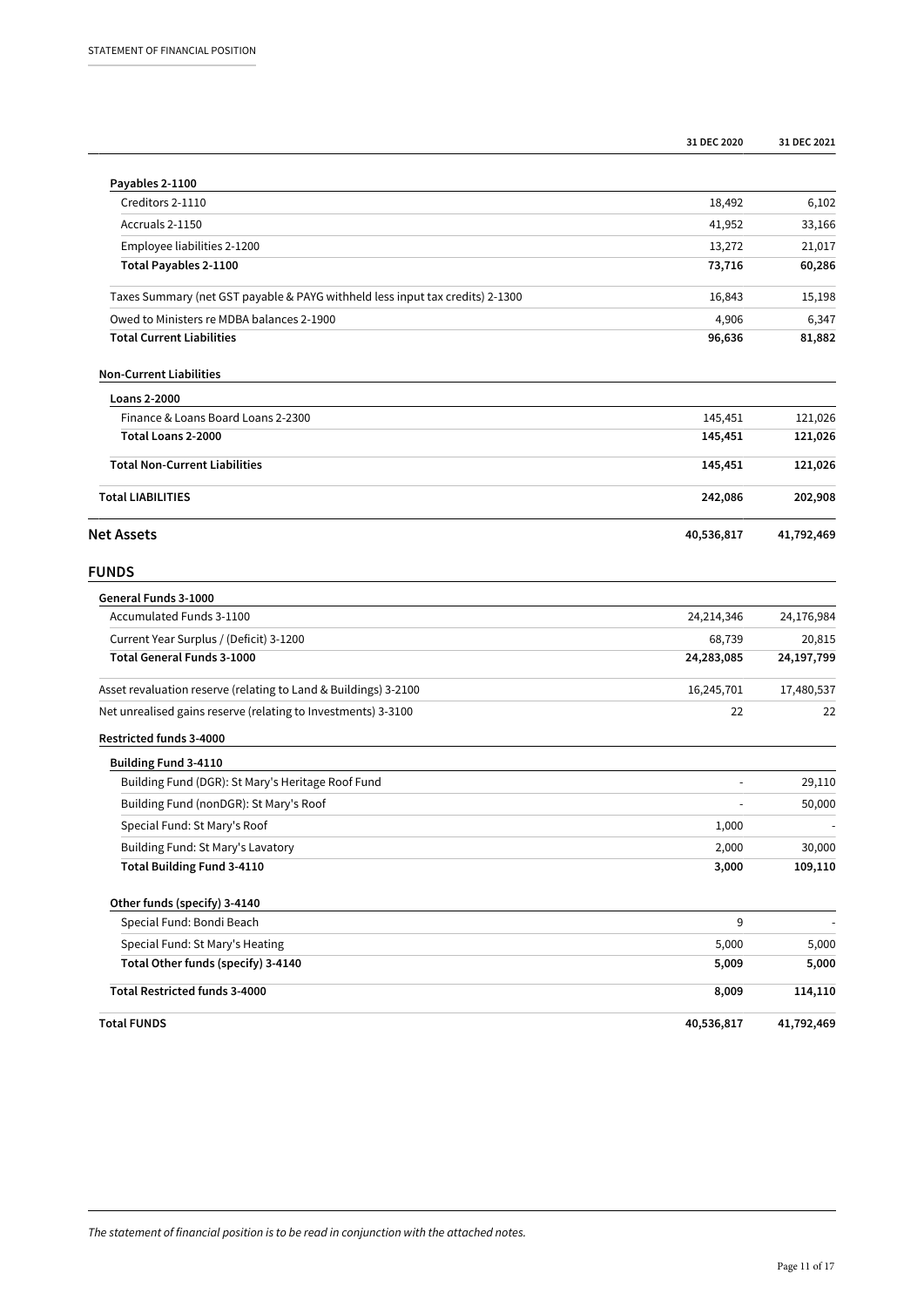## **NOTES TO THE FINANCIAL STATEMENTS**

## **Bondi Anglican Church For the year ended 31 December 2021**

### **Summary of Significant Accounting Policies**

#### ENTITY INFORMATION

The Anglican Parish of Bondi is an unincorporated body established by the Synod of the Anglican Church Diocese of Sydney. It is registered with the Australian Charities and Not-for-profits Commission and is recognised as a "basic religious charity".

SUMMARY OF ACCOUNTING POLICIES

The accounting policies which have been adopted in the preparation of these Financial Statements (which comprise the Statement of Comprehensive Income and the Statement of Financial Position) are:

#### (a) Basis of Preparation

The Financial Statements have been drawn up as special purpose financial statements for distribution to the parishioners of the Anglican Parish of Bondi. The wardens of the parish have applied the following accounting policies in the preparation of the Financial Statements –

(i) The Financial Statements have been prepared on the accrual basis of accounting using the historical cost convention, except as affected by the policies below.

(ii) Apart from the standards relating to measurement the other Australian accounting standards have not been applied except as stated below.

(iii) These policies have been consistently applied and, except where there has been a change in the accounting standards, are consistent with those of the previous year.

(b) Revenue Recognition

Revenue is recognised when the parish is entitled to the income and the amount can be quantified with reasonable accuracy. Generally offertories and donations are recognised when received. Revenues are recognised net of the amount of goods and services tax (GST) payable to the Australian Tax Office.

#### (c) Asset valuation

Buildings and building contents, furniture and equipment are stated at replacement value for insurance purposes. Land is shown at Valuer General's valuation. Investments are shown at fair (market) value.

(d) Changes in the value of land and buildings and investments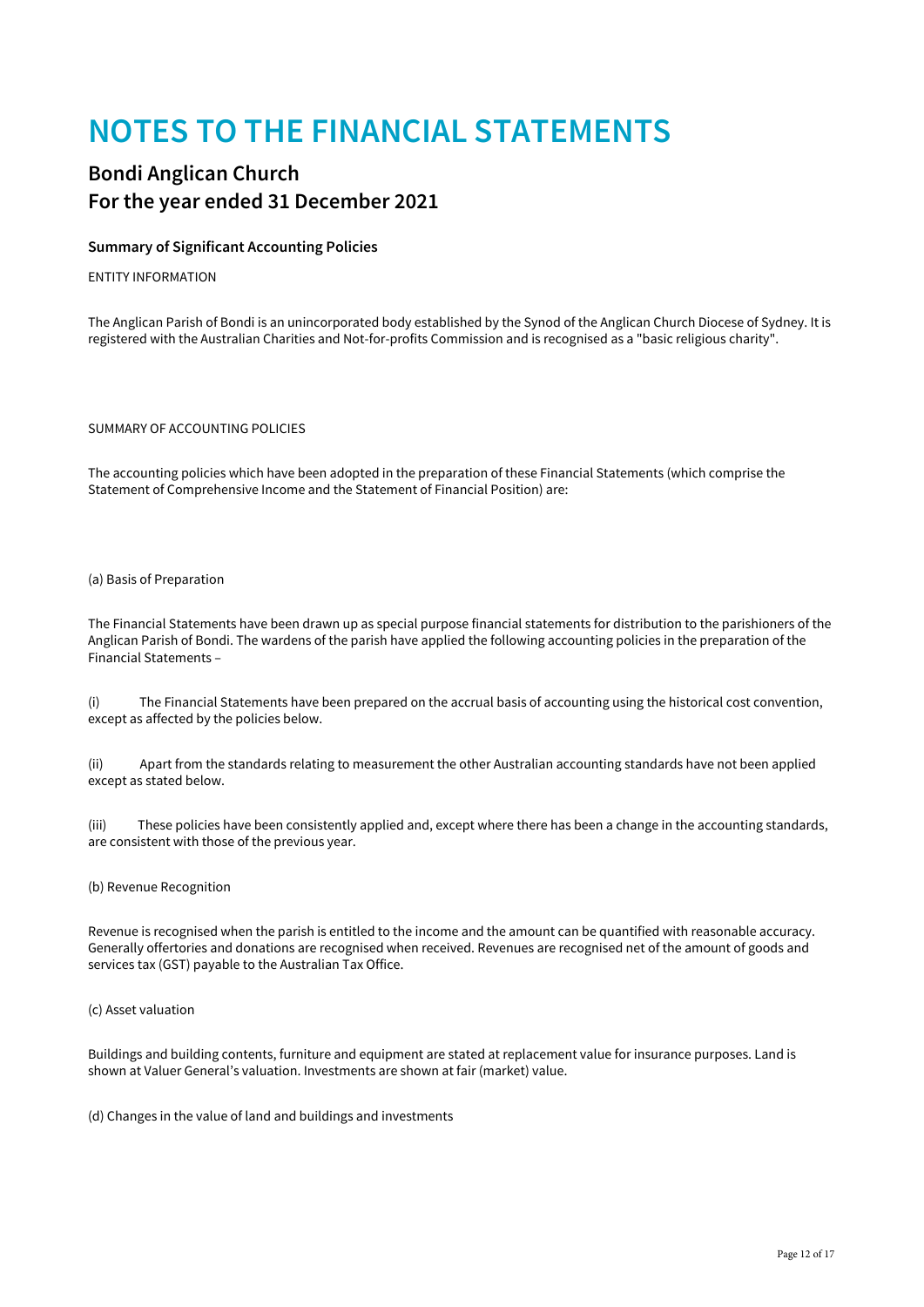Changes in the unimproved capital value of land and the insurance replacement value of buildings and contents are shown as a revaluation in the statement of comprehensive income and are reflected in the funds section of the statement of financial position. The net change in the fair (market) value of investments is shown as a revaluation in the statement of comprehensive income and is reflected in the funds section of the statement of financial position.

### (e) Employee Benefits

Liabilities for employee benefits in relation to wages, salaries,annual leave and sick leave represent present obligations resulting from employees' services to year end. They are measured at the amounts expected to be paid when the liability is settled. Adequate provision has also been made to cover any liability for long service leave for lay ministry staff and other support staff.

### (f) Income tax

The Parish is a charitable institution and has been endorsed as exempt from income tax.

#### (g) Goods and services tax

Revenues, expenses and assets are recognised net of the amount of GST except where the amount of GST incurred is not recoverable from the Australian Tax Office, in which case the GST is recognised as part of the cost of acquisition of the asset or as part of the expense.

#### (h) Movement in Funds held for onpayment

|                 |                      | Opening balance | Received during the year | Paid during the year | Closing balance |
|-----------------|----------------------|-----------------|--------------------------|----------------------|-----------------|
| <b>Missions</b> |                      | \$              | \$                       | \$                   | \$              |
|                 | Anglicare            | 0.00            | 0.00                     | 0.00                 | 0.00            |
|                 | <b>BCA</b>           | 0.00            | 71.85                    | 21.45                | 50.40           |
|                 | <b>Bushfire Fund</b> | 0.00            | 0.00                     | 0.00                 | 0.00            |
|                 | <b>CMS</b>           | 0.00            | 0.00                     | 0.00                 | 0.00            |
|                 | Compassion           | 1,170.00        | 497.00                   | 1,667.00             | 0.00            |
|                 | Drought Relief       | 0.00            | 0.00                     | 0.00                 | 0.00            |
|                 | <b>MTS</b>           | 0.00            | 0.00                     | 0.00                 | 0.00            |
|                 | Total                | 1,170           | 569                      | 1,688                | 50              |

### (i) Movement in Funds held for provision for Employee Long Service Leave

|                                 |          | Opening<br>balance | Provided this<br>year | Received from<br>employers | Paid during<br>the year | Closing<br>balance |
|---------------------------------|----------|--------------------|-----------------------|----------------------------|-------------------------|--------------------|
| Long Service Leave<br>Provision |          |                    |                       |                            |                         |                    |
|                                 | Employee | 0                  |                       |                            |                         |                    |
|                                 | Total    |                    | -                     |                            |                         |                    |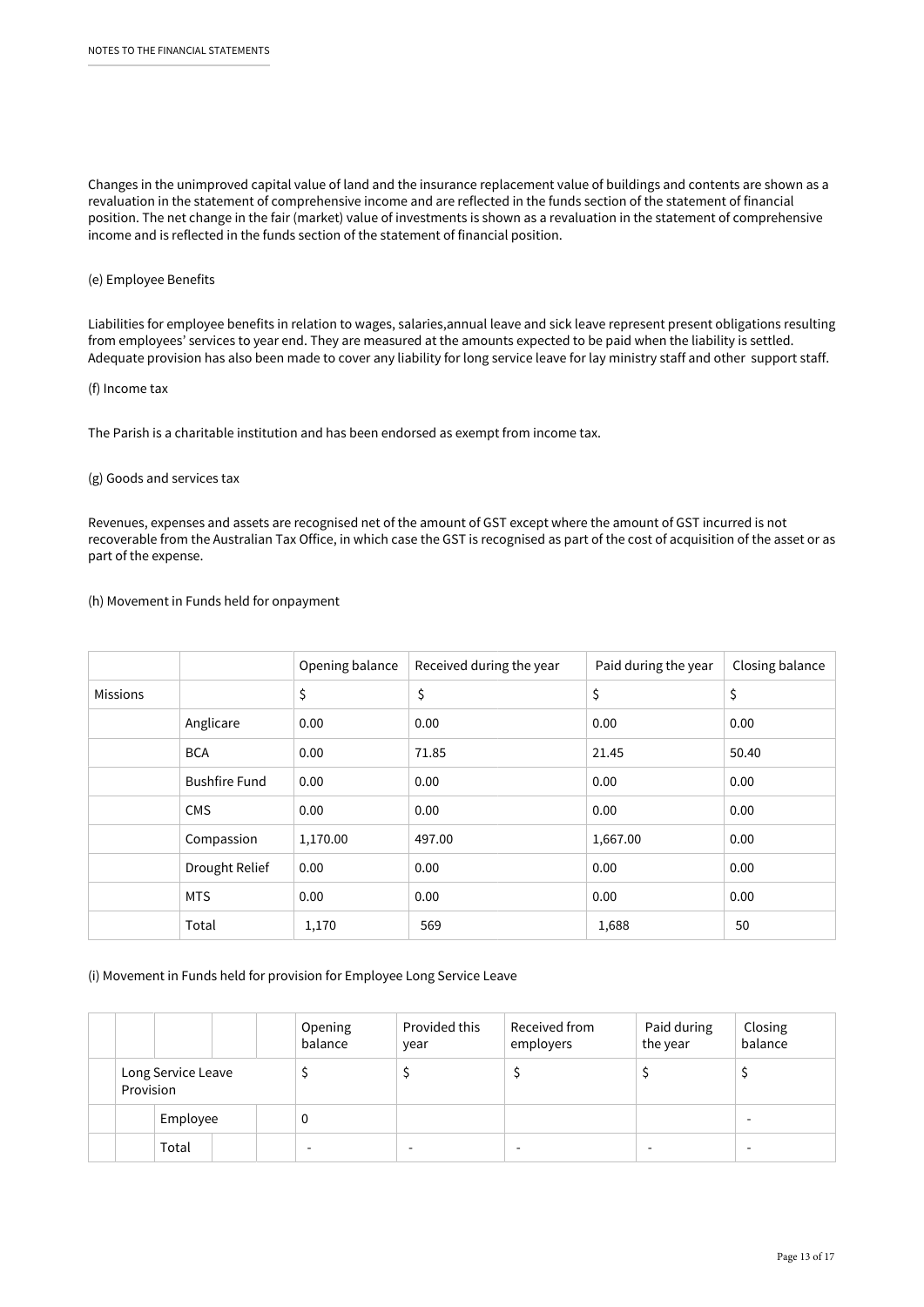| Parish   Anglican Parish of Bondi & Waverley |
|----------------------------------------------|
| ABN 29 933 766 924                           |

### **DECLARATION OF PARISH NET OPERATING RECEIPTS - year ended 31 December 2021**

|                                                                         | <b>Notes</b>   | (see PFS<br>Item | Actual \$ | Included<br>in |
|-------------------------------------------------------------------------|----------------|------------------|-----------|----------------|
|                                                                         | below)         | No.              |           | <b>NOR</b>     |
| <b>REVENUE</b>                                                          |                |                  |           |                |
| <b>Offertories &amp; Donations</b>                                      | 1              | 4-1000           | 173.536   |                |
| less Exempt gifts designated for buildings                              | $\overline{2}$ | 4-1300           | 52,735    | 120,801        |
| <b>COVID-19 Financial support - Cash Flow Boost</b>                     | 3              | 4-2100           |           |                |
| <b>COVID-19 Financial support - JobKeeper payments</b>                  | 4              | 4-2200           | 13,050    |                |
| <b>COVID-19 Financial support - JobSaver payments</b>                   | 5              | 4-2300           |           |                |
| less JobKeeper Topup payments to employees                              | 5              | 6-1130/6-3650    |           | 13,050         |
| For each leased property -                                              |                |                  |           |                |
| Lease rental from Commercial Property                                   | 6              | $4-31xx$         | 166.313   |                |
| less Expenses re commercial property                                    | $\overline{7}$ | 6-7000           | 42,652    | 123,661        |
| Lease rental from Ministry Residence(s)                                 | 8              | 4-3150           |           |                |
| less Housing benefit paid to ministry staff unable to live in parish-ov | 9              | 6-1155           |           |                |
| Licence fee income (re Licence agreements)                              | 10             | 4-3200           | 258.747   | 258,747        |
| One-off and casual booking fees                                         | 11             | 4-3300           | 1.638     | 1,638          |
| Income from columbarium or cemetery                                     | 13             | 4-3400           | 6,518     | 6,518          |
| <b>Finance Income</b>                                                   | 12             | 4-5000           |           | 5              |
| For each ministry event type -                                          |                |                  |           |                |
| Ministry Events - gross receipts                                        | 13             | 4-7100           | 19,574    |                |
| less Expenses                                                           | 14             | 6-8100           | 3,215     | 16,359         |
| For each fundraising event type -                                       |                |                  |           |                |
| Fund Raising Events - gross receipts                                    | 15             | 4-7200           |           |                |
| less Expenses/supplies                                                  | 16             | 6-8200           |           |                |
| <b>Parish Ministry activities</b>                                       | 17             | 4-7300           | 13.896    | 13,896         |
| Other Income                                                            | 18             | 4-6000           |           |                |
| less Insurance claims received                                          | 19             | 4-6100           |           |                |
| less LSL reimbursed to parish                                           | 20             | 4-6630           |           |                |
| less Parental leave pay (from Centrelink)                               | 21             | $4-6$ $xxx$      |           |                |
| <b>EXPENSES</b>                                                         |                |                  |           |                |
| <b>Parish Donations</b>                                                 |                |                  |           |                |
| To Christian Organisations from general parish funds                    | 22             | 6-2310           | 9,841     |                |
| To another Parish from general parish funds                             | 23             | 6-2330           |           | 9,841          |
| <b>NET OPERATING RECEIPTS</b>                                           |                |                  |           | 544.834        |

The calculation of a parish's '**Net Operating Receipts**' is defined in cl. 11-14 of the *Cost Recoveries Framework Ordinance 2008* .

| <b>Notes</b>   |                                                                                                                              |                                                                                                       |                                                                                                                                |  |           |                            | CRFO ref. |  |
|----------------|------------------------------------------------------------------------------------------------------------------------------|-------------------------------------------------------------------------------------------------------|--------------------------------------------------------------------------------------------------------------------------------|--|-----------|----------------------------|-----------|--|
| $\mathbf{1}$   |                                                                                                                              |                                                                                                       | Includes all Offertories and Donations, including bequests (other than a bequest in the form of an endowment).                 |  |           |                            | 12(d)     |  |
| $\overline{c}$ |                                                                                                                              | Exempt gifts for buildings are any gifts specifically designated for -                                |                                                                                                                                |  |           |                            | 13(b)     |  |
|                |                                                                                                                              | (i) the purchase of land,                                                                             |                                                                                                                                |  |           |                            |           |  |
|                |                                                                                                                              |                                                                                                       | (ii) the purchase, construction or renovation of buildings, fixtures or fittings situated on church trust                      |  |           |                            |           |  |
|                |                                                                                                                              | property held for the purposes of the parish, or                                                      |                                                                                                                                |  |           |                            |           |  |
|                |                                                                                                                              |                                                                                                       | (iii) the reduction of debt undertaken for the purposes of (i) or (ii).                                                        |  |           |                            |           |  |
| 3              |                                                                                                                              | Cash Flow Boost payments received through ATO.                                                        |                                                                                                                                |  |           |                            | 2(1)      |  |
| $\overline{4}$ |                                                                                                                              | JobKeeper payments received through ATO.                                                              |                                                                                                                                |  |           |                            | 2(1)      |  |
| 5              |                                                                                                                              | JobSaver payments received through Service NSW.                                                       |                                                                                                                                |  |           |                            |           |  |
| 6              |                                                                                                                              |                                                                                                       | Amounts paid to employees to Topup their earnings to the level necessary to meet the JobKeeper wage condition.                 |  |           |                            | 13(g)     |  |
| $\overline{7}$ |                                                                                                                              |                                                                                                       | Gross lease rental income, less any managing agents fees, from each parish property other than ministry residences.            |  |           |                            |           |  |
| 8              |                                                                                                                              |                                                                                                       | Expenses directly related ot the particular leased property. (Net impact on NOR cannot be negative).                           |  |           |                            | 13(c)     |  |
| 9              |                                                                                                                              |                                                                                                       | Gross lease rental income, less any managing agents fees, from all parish ministry residences.                                 |  |           |                            |           |  |
| 10             |                                                                                                                              |                                                                                                       | Housing benefits/allowances paid to ministers unable to live in parish-owned property. (Net impact on NOR cannot be negative). |  |           |                            | 13(f)     |  |
| 11             |                                                                                                                              |                                                                                                       | Gross income from licencing parish property. (No deduction for expenses).                                                      |  |           |                            |           |  |
| 12             |                                                                                                                              |                                                                                                       | Gross income from one-off and casual booking fees. (No deduction for expenses).                                                |  |           |                            |           |  |
| 13             |                                                                                                                              |                                                                                                       | Gross income from a columbarium or cemetery. (No deduction for expenses).                                                      |  |           |                            |           |  |
| 14             |                                                                                                                              |                                                                                                       | Bank interest and investment income, including ACPT client fund income (interest/distributions).                               |  |           |                            |           |  |
| 15             |                                                                                                                              |                                                                                                       | Gross income from each irregular or infrequent ministry event type (see Explanatory Notes for definition).                     |  |           |                            |           |  |
| 16             | Expenses directly attributable to, and only incurred as a result of, the event type. (Net impact on NOR cannot be negative). |                                                                                                       |                                                                                                                                |  |           |                            | 13(e)     |  |
| 17             |                                                                                                                              |                                                                                                       | Gross income from each fundraising event type (eq. fair, opportunity shop, market day, garage sale, etc).                      |  |           |                            |           |  |
| 18             |                                                                                                                              |                                                                                                       | Expenses directly attributable to, and only incurred as a result of, the event type. (Net impact on NOR cannot be negative).   |  |           |                            | 13(d)     |  |
| 19             |                                                                                                                              |                                                                                                       | Gross income from other parish activities (see Explanatory Notes for definition). (No deduction for expenses).                 |  |           |                            | 12        |  |
| 20             |                                                                                                                              | Total of all other income/receipts of the parish, but excluding -                                     |                                                                                                                                |  |           |                            |           |  |
|                |                                                                                                                              | movements in B/S items (ie. redemption of investments, sale of assets, new or additional borrowings), |                                                                                                                                |  |           |                            |           |  |
|                |                                                                                                                              | receipts to contra non-parish payments,                                                               |                                                                                                                                |  |           |                            | 12(e)     |  |
|                |                                                                                                                              |                                                                                                       | grants from Diocesan organisations, or Federal, State or Local Government,                                                     |  |           |                            | 13(a)     |  |
|                |                                                                                                                              | specific income items listed here under items 1-13, 15 & 16.                                          |                                                                                                                                |  |           |                            |           |  |
| 21             |                                                                                                                              | Proceeds from insurance claims.                                                                       |                                                                                                                                |  |           |                            | 12(f)     |  |
| 22             |                                                                                                                              | Parish portion of reimbursement from LSL Fund.                                                        |                                                                                                                                |  |           |                            | 12(h)     |  |
| 23             |                                                                                                                              | Partental leave pay received from Centrelink.                                                         |                                                                                                                                |  |           |                            | 12(i)     |  |
| 24             |                                                                                                                              |                                                                                                       | Donation of parish funds to any Christian organisation outside the control of the parish.                                      |  |           |                            | 14        |  |
| 25             |                                                                                                                              | Donation of parish funds to another parish.                                                           |                                                                                                                                |  |           |                            | 14        |  |
|                |                                                                                                                              | Emma Mulquiney                                                                                        |                                                                                                                                |  |           |                            |           |  |
|                | Warden's name (print)                                                                                                        |                                                                                                       |                                                                                                                                |  | Signature |                            |           |  |
|                |                                                                                                                              | James Peters                                                                                          |                                                                                                                                |  |           | astas                      |           |  |
|                | Warden's name (print)                                                                                                        |                                                                                                       |                                                                                                                                |  | Signature | Feb 20, 2022 15:08 GMT+11) |           |  |
|                |                                                                                                                              | Victor Ghitescu                                                                                       |                                                                                                                                |  |           | 2022 11:16 GMT+11)         |           |  |
|                | Warden's name (print)                                                                                                        |                                                                                                       |                                                                                                                                |  | Signature |                            |           |  |
|                |                                                                                                                              |                                                                                                       |                                                                                                                                |  |           |                            |           |  |

Date ……………………………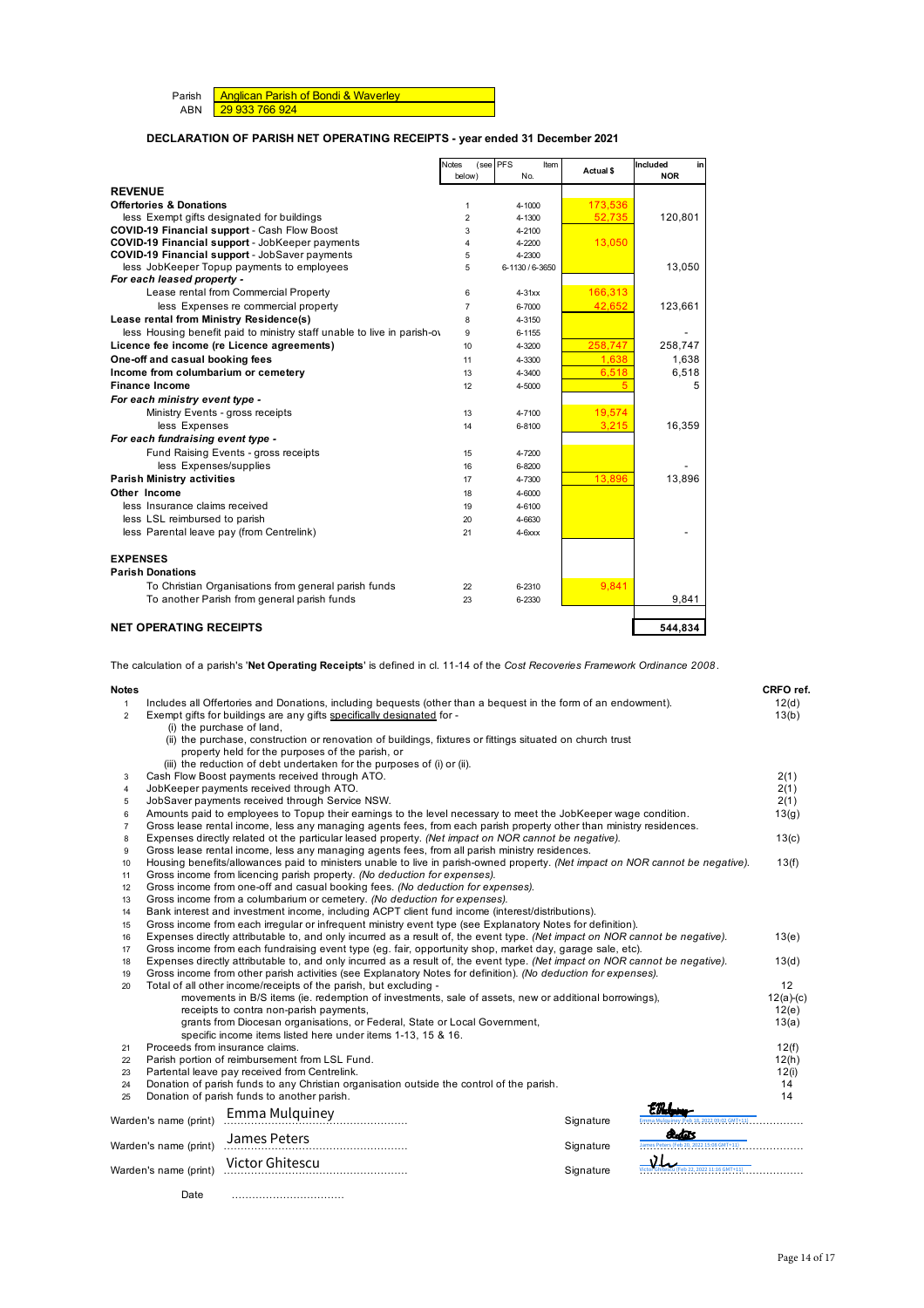| <b>PROPERTY INCOME WORKSHEET</b>                                                                                                |                                                                                                                                        |                                       |                  | Key: <mark>l</mark><br>data entry |                |                     |                |            |
|---------------------------------------------------------------------------------------------------------------------------------|----------------------------------------------------------------------------------------------------------------------------------------|---------------------------------------|------------------|-----------------------------------|----------------|---------------------|----------------|------------|
| Parish name:                                                                                                                    | <b>Anglican Parish of Bondi &amp; Waverley</b>                                                                                         |                                       |                  | locked formula                    |                | <b>Parish total</b> |                |            |
| Year ending:                                                                                                                    | 31-Dec-21                                                                                                                              |                                       |                  |                                   |                | Income              | <b>Expense</b> | <b>Net</b> |
|                                                                                                                                 |                                                                                                                                        |                                       | Item No.         | <b>Notes</b>                      |                |                     | (negative)     |            |
|                                                                                                                                 | Rental income from the lease of a place of public worship                                                                              |                                       | 4-3130           |                                   |                |                     |                |            |
|                                                                                                                                 | less Lease/rent payments for a place of public worship                                                                                 |                                       | 6-6800           | 1, 2                              | E <sub>1</sub> |                     |                |            |
|                                                                                                                                 | Rental income from the lease of a ministry residence                                                                                   |                                       | 4-3150           |                                   | 12             |                     |                |            |
|                                                                                                                                 | less Mortgage repayments, lease payments or housing benefit paid to ministry staff unable to live in a parish-owned ministry residence |                                       | 6-1155           | 1, 2, 3                           | E <sub>2</sub> |                     |                |            |
|                                                                                                                                 | Rental income from the lease of property (other than 11, 12 or 18)                                                                     |                                       | 4-3100           |                                   | 13             |                     |                |            |
|                                                                                                                                 | less Expenses of property leased for income (utilities, r&m, improvements, agency fees, etc) (other than E8)                           |                                       | 6-7100 to 6-7400 |                                   | E3             |                     |                |            |
|                                                                                                                                 | Licence fees (ie income from property subject to a licence agreement)                                                                  |                                       | 4-3200           |                                   | 14             |                     |                |            |
| less Expenses of property generating income from a licence agreement (utilities, r&m, improvements, agency fees, etc)           |                                                                                                                                        |                                       | 6-6700           |                                   | E4             |                     |                |            |
| Casual booking fees                                                                                                             |                                                                                                                                        |                                       | 4-3300           |                                   | 15             | 1,638               |                | 1,638      |
|                                                                                                                                 |                                                                                                                                        | subtotal 1 real property              |                  |                                   | SI             | 1.638               |                | 1,638      |
|                                                                                                                                 | less Interest payments on loans relating to property generating rental income from a lease or licence                                  |                                       | 6-7500           | 1, 2                              | E5             |                     |                |            |
| less Principal repayments on loans relating to property generating rental income from a lease or licence                        |                                                                                                                                        | (part of movement in B/S item 2-2000) |                  | 1.2                               | E6             |                     |                |            |
|                                                                                                                                 | less Property insurance component of variable PCR charge ((11+12+E2+13+E3+14+15+18+E8) x 6.55% x 45%)                                  |                                       |                  | 5                                 | E7             |                     | (48)           |            |
|                                                                                                                                 |                                                                                                                                        | subtotal 2 real property              |                  |                                   | S <sub>2</sub> |                     | (48)           | 1,590      |
| Finance income (other than 19)                                                                                                  |                                                                                                                                        |                                       | 4-5000           |                                   | 16             | $5\overline{)}$     |                |            |
| Property Income subject to the Levy                                                                                             |                                                                                                                                        |                                       | total            |                                   | Т1             | 5                   |                | 1,595      |
|                                                                                                                                 | Parish share of rental income from the lease of property subject to an ordinance applying some portion for non-parish purposes         |                                       | 4-3120           |                                   | 18             |                     |                |            |
| less Expenses of property leased for income subject to an ordinance applying some portion of the income for non-parish purposes |                                                                                                                                        |                                       | 6-7020           |                                   | E8             |                     |                |            |
|                                                                                                                                 | Finance income subject to an ordinance applying some portion for non-parish purposes                                                   |                                       | (part of 4-5000) |                                   | 19             |                     |                |            |
|                                                                                                                                 |                                                                                                                                        | total subject to ordinance            |                  |                                   | T2             |                     |                |            |
| <b>Notes</b>                                                                                                                    |                                                                                                                                        |                                       |                  |                                   |                |                     |                |            |

*1 Each of the amounts entered in expenses E1, E2, E3, E4, E5, E6 & E8 should be entered as a negative value.*

*2 Where a single invoice or other charge (eg. loan interest or repayment) relates to more than one property, the calculation of Property Income subject to the Levy requires the parish to calculate* and charge only the appropriate portion of that invoice to the expenses shown in E1, E2, E5 or E6 (with the balance of that invoice charged elsewhere under the group item 6-6000).

*3 No expenses can be claimed at E2 unless there is income at I2, the minister is unable to live in the residence generating the income at I2, and the number of ministers for whom benefits are claimed does not exceed the number of residences at I2.*

*4 If the parish would have income at I2 but no expense at E2, the income should be shown instead at I3 and any expenses at E3.*

*5 6.55% = 2022 PCR variable charge percentage for parishes with property. 45% = 2021 property insurance cost (building (ISR + Heritage) premium + aggregate deductible + 50% of SDS fee) / total network costs.*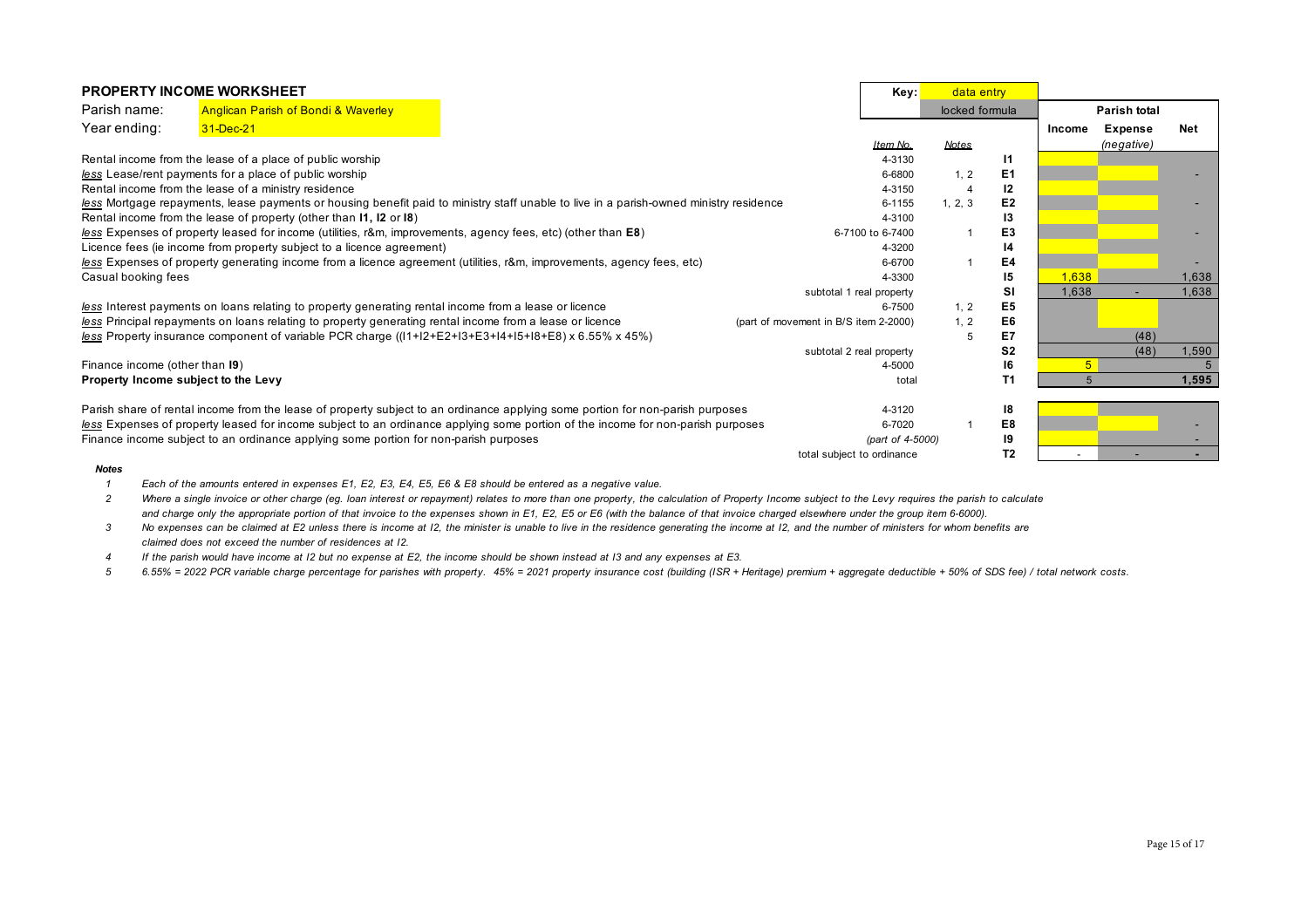### **PROPERTY RECEIPTS LEVY calculation**

The amount of the Levy is determined by reference to this table -

| Net Property Income | Levy                                  |
|---------------------|---------------------------------------|
| $<$ \$50 $k$        | 0                                     |
| \$50k - \$100k      | 15% of every $$ > $50k$               |
| \$100k - \$200k     | $$7.5k + 25\%$ of every $$> $100k$    |
| \$200k - \$400k     | $$32.5k + 35\%$ of every $$> $200k$   |
| > \$400k            | $$102.5k + 45\%$ of every $$ > $400k$ |

Levy applicable to Property Income from all sources

*less* Levy applicable to Property Income subject to an ordinance applying some portion for non-parish purposes - Levy aplicable to Property Income subject to levy<br>
Net Operating Receipts (calculated on page 1 of Prescribed Financial Statements)<br>
1944,834

Net Operating Receipts (calculated on page 1 of Prescribed Financial Statements)

**Actual Property Receipts Levy** payable

| <b>Bands</b> | <b>Minimum</b><br>Levy | Rate | Property<br>income all<br>sources<br>$(T1 + T2)$ | Levy on<br><b>all income</b> | <b>Bands</b> | <b>Minimum</b><br>Levy | Rate | <b>Property</b><br>income<br>excluded<br>(T2) | Levy o<br>exclud<br>incom |
|--------------|------------------------|------|--------------------------------------------------|------------------------------|--------------|------------------------|------|-----------------------------------------------|---------------------------|
|              |                        |      | 1.595                                            |                              |              |                        |      |                                               |                           |
| 50.000       |                        | 15%  | <b>FALSE</b>                                     |                              | 50,000       |                        | 15%  | <b>FALSE</b>                                  |                           |
| 100.000      | 7.500                  | 25%  | <b>FALSE</b>                                     | -                            | 100.000      | 7.500                  | 25%  | <b>FALSE</b>                                  |                           |
| 200,000      | 32.500                 | 35%  | <b>FALSE</b>                                     | -                            | 200.000      | 32,500                 | 35%  | <b>FALSE</b>                                  |                           |
| 400,000      | 102.500                | 45%  | <b>FALSE</b>                                     |                              | 400.000      | 102.500                | 45%  | <b>FALSE</b>                                  |                           |
|              |                        |      |                                                  |                              |              |                        |      |                                               |                           |

| <b>Property</b><br>ncome all<br>sources<br>$(T1 + T2)$ | Levy on<br>all income | <b>Bands</b> | <b>Minimum</b><br>Levy | Rate | <b>Property</b><br>income<br>excluded<br>(T2) | Levy on<br>excluded<br>income |
|--------------------------------------------------------|-----------------------|--------------|------------------------|------|-----------------------------------------------|-------------------------------|
| 1.595                                                  |                       |              |                        |      |                                               |                               |
| <b>FALSE</b>                                           |                       | 50.000       |                        | 15%  | <b>FALSE</b>                                  |                               |
| <b>FALSE</b>                                           |                       | 100,000      | 7,500                  | 25%  | <b>FALSE</b>                                  |                               |
| <b>FALSE</b>                                           | -                     | 200,000      | 32,500                 | 35%  | <b>FALSE</b>                                  |                               |
| <b>FALSE</b>                                           |                       | 400,000      | 102.500                | 45%  | <b>FALSE</b>                                  |                               |
|                                                        |                       |              |                        |      |                                               |                               |

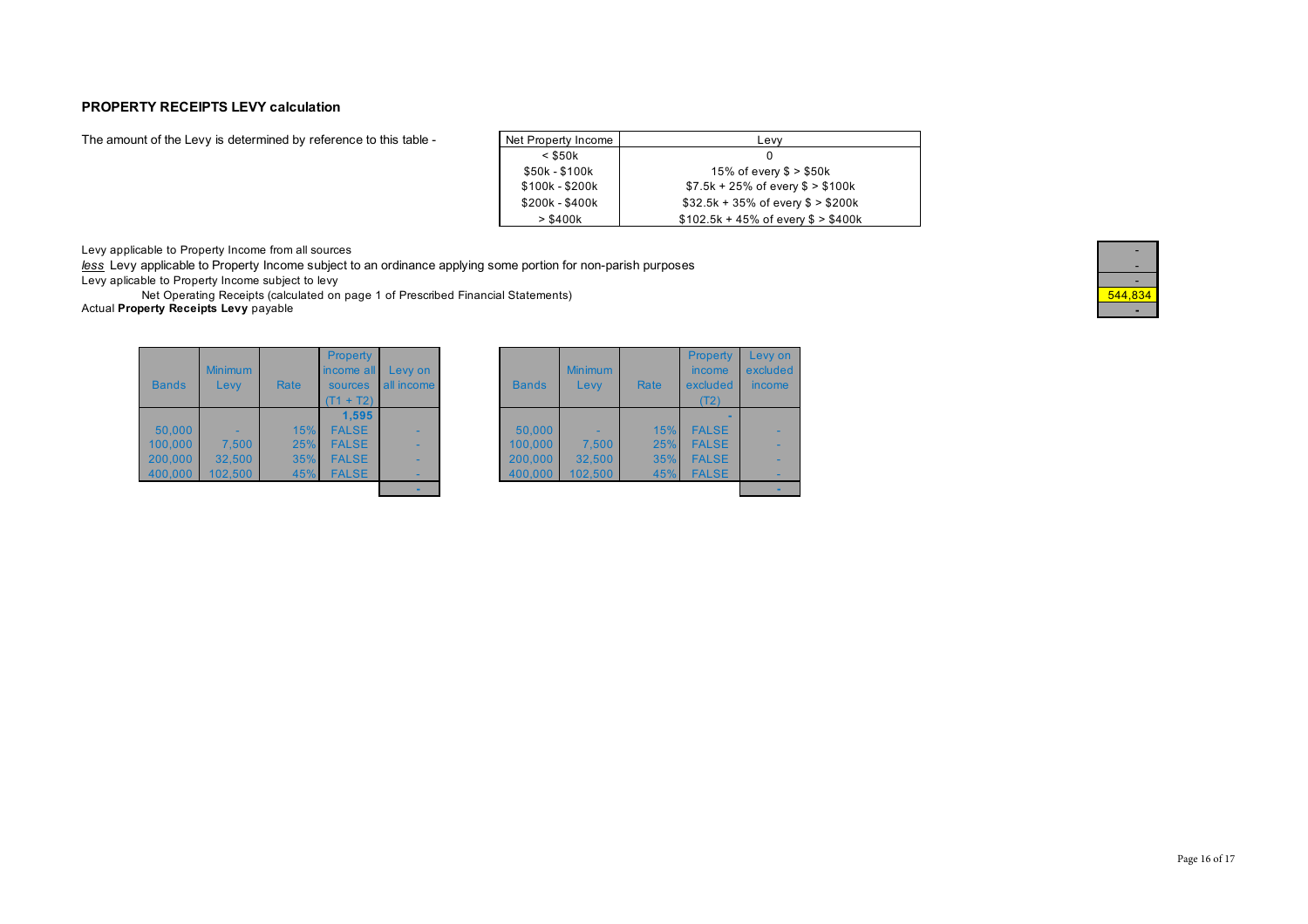## **Statement of Insurance Policies arranged by your parish**

The Wardens are required to arrange their own workers' compensation insurance cover for all employees (including lay ministers) – refer either Rule  $3.7(1)(g)$  in Schedule 1 or Rule  $3.6(1)(e)$  in Schedule 2 of the *Parish Administration Ordinance 2008*. (Ordained clergy are not employees and are insured by the Diocese, the cost of which is recovered through the Ministry Costs portion of the PCR charge.)

The Wardens also are required to report the details of all the current insurance policies they have arranged in the form of the following statement to be prepared before the annual general meeting of parishioners – refer either Rule 3.9(1)(e) of Schedule 1 or Rule 3.8(1)(d) of Schedule 2 of the *Parish Administration Ordinance 2008*. This statement should then be included with the audited financial statements to be forwarded to the Diocesan Secretary within 7 days after the annual general meeting of parishioners, which must be held before 31 March 2022.

## **PARISH NAME:** ANGLICAN PARISH OF BONDI AND WAVERLEY

### **NAME OF CHURCH:**

| <b>Type of Policy</b>                                                                                                                                            | <b>Insurer and Policy Number</b> | <b>Expiry Date</b> | Sum insured \$ |  |  |  |  |  |  |
|------------------------------------------------------------------------------------------------------------------------------------------------------------------|----------------------------------|--------------------|----------------|--|--|--|--|--|--|
| Workers'<br>Compensation                                                                                                                                         | <b>ICARE POLICY 119391401</b>    | 31/12/2022         | \$28,180.65    |  |  |  |  |  |  |
| <b>Vehicle</b><br>Motor<br>(if applicable)                                                                                                                       | N/A                              |                    |                |  |  |  |  |  |  |
| Other Policies (give details) – refer to "Insurance" on SDS website –<br>www.sds.asn.au $\rightarrow$ For Wardens and Parish Councillors $\rightarrow$ Insurance |                                  |                    |                |  |  |  |  |  |  |
|                                                                                                                                                                  | N/A                              |                    |                |  |  |  |  |  |  |
|                                                                                                                                                                  |                                  |                    |                |  |  |  |  |  |  |
|                                                                                                                                                                  |                                  |                    |                |  |  |  |  |  |  |
|                                                                                                                                                                  |                                  |                    |                |  |  |  |  |  |  |
|                                                                                                                                                                  |                                  |                    |                |  |  |  |  |  |  |

**Signed (Wardens):** [……………………………………………………](https://au1.documents.adobe.com/verifier?tx=CBJCHBCAABAAHNhaPI85jkBr7dJh7ui-S12K2P-Rmn5V) Emma Mulquiney (Feb 18, 2022 09:02 GMT+11)

[……………………………………………………](https://au1.documents.adobe.com/verifier?tx=CBJCHBCAABAAHNhaPI85jkBr7dJh7ui-S12K2P-Rmn5V) James Peters (Feb 20, 2022 15:08 GMT+11)

www.communication.com/witch/witch/witch/witch/witch/witch/witch/witch/witch/witch/witch/witch/witch/witch/witch<br>Witchfelt@distributch/witch/witch/witch/witch/witch/witch/witch/witch/witch/witch/witch/witch/witch/witch/witc

**Dated:** ……………………………………….